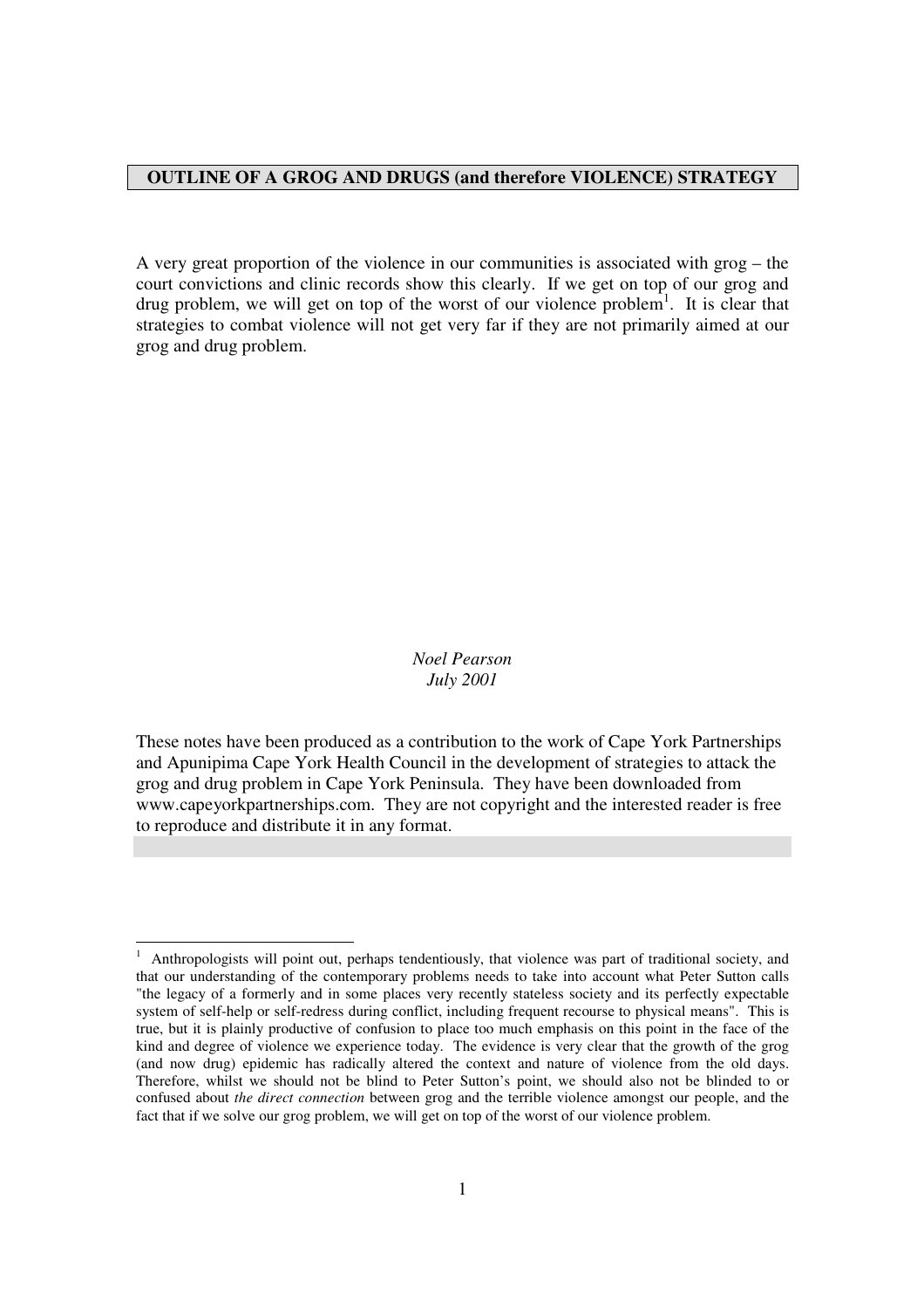# **INTRODUCTION**

It is necessary for us to gain an understanding of the grog and drug problem in Aboriginal society in Cape York Peninsula. For too long the thinking that has been floating around and the "strategies" and "interventions" have not made much sense. For example, how do we pursue a policy of "normalising" drinking when so many of our people are alcoholics? In fact we currently have government sponsored programs where it is difficult to get a clear idea what people are actually trying to do with the problems: there's no strategy, no clear thinking.

The Aboriginal-specific literature produced by academics and researchers has not assisted me in gaining any understanding. This literature has mostly misunderstood the nature of substance abuse as social epidemics, and has mostly created and compounded confusion.

The analysis of the grog and drug problem presented here, as well as being based on my own experiences and observations in Cape York and on illuminating discussions with many Aboriginal people from the region over the years, proceeds from key insights set out in two main sources.

Firstly, it was the late Mervyn Gibson from Hope Vale who first talked to me in the mid-1980s about the way drinking had become embedded in our Aboriginal social relations and ideology (it had *insinuated* itself into our culture) and we collaborated in a paper Mervyn presented to the ANZAAS Conference in Townsville in 1987<sup>2</sup>.

Secondly, the analysis of substance abuse epidemics by Nils Bejerot<sup>3</sup> underlined to me that the key features of substance abuse epidemics in our Aboriginal society were no different to their occurrence in other human societies. Yes, cultural circumstances and responses may be specific to a particular society, but we must always keep in mind the way substance abuse epidemics adjust to particular cultural and social contexts and start to manipulate the culture and social relations towards the service of addiction. Whilst our native culture may have been particularly *susceptible* to the substance abuse epidemics that are now overwhelming us, we must understand that our native culture and social relations were not subjected to the *abuse* and *manipulation* that are intrinsic to substance abuse epidemics.

This analysis and the strategies that are suggested as arising from it are hard on the problem of grog and drugs in our society. But we must not be mistaken: we have to confront the problem as matters of behaviour and responsibility. I have no doubt that the implementation of a strategy based on this *Outline* will be emotionally and socially difficult for us and our people.

<sup>-</sup>2 Merv Gibson *Anthropology and Tradition: A Contemporary Aboriginal Viewpoint,* ANZAAS Conference, unpublished, 1987.

<sup>3</sup> Nils Bejerot *Addiction: an artificially induced drive* Springfield, Ill., Thomas Books 1972, Nils Bejerot *Addiction and society* Springfield, Ill., Thomas Books 1970.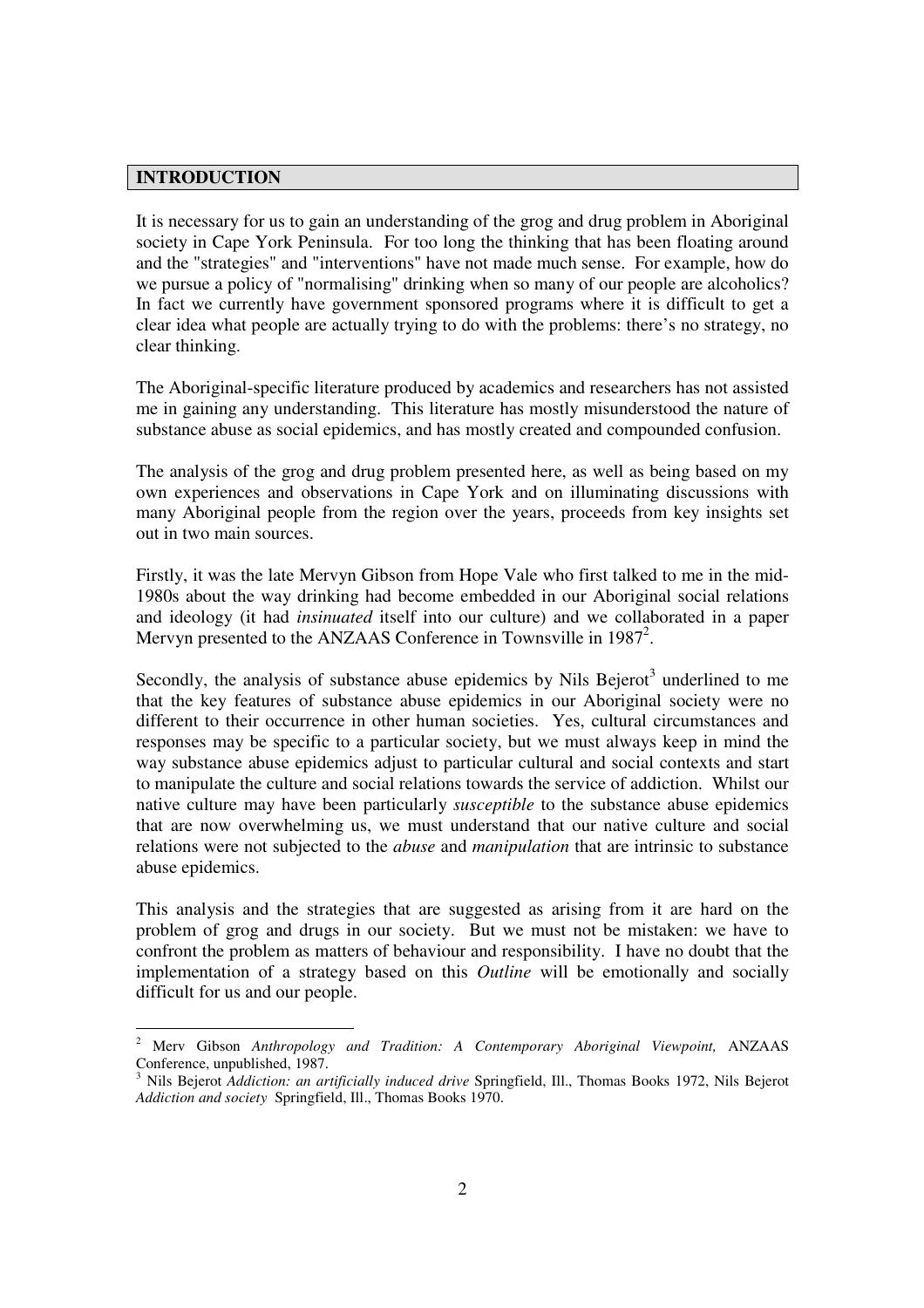It is a standard "progressive" parroted phrase that one should be tough on the *reasons* for drug abuse, violence and so on and not condemn people. But there are no abstract "problems" that can be made responsible instead of our own lack of insight, responsibility and action. And I'm not only, or even mainly, criticising the established addicts. The non-addicts must confront the addicts and make it more uncomfortable in every way for them to continue leading their abusive lives than to stop, otherwise we are *condemned as a people.* There is no court of appeal presiding over world history where we can appeal our disappearance as a people and the disappearance of our distinct cultures on the grounds that past and present suffering made us unable to adopt the right policies when confronted with a life-or-death dilemma.

We must always keep in mind that it is in the nature of addiction problems for social and emotional barriers to be raised up against any attempt to confront the problems. We cannot continue to avoid the problems because it is too "culturally" confronting.

# *This is not a matter of blame…but it is a matter of responsibility*

Of course most Aboriginal people we know in the Peninsula – our cousins, our friends, our uncles, our brothers – who are involved in the pathologies of drinking and gambling, are caught in an economic and social system not of their choosing. They do not set out to create misery for their people. They do not set out to destroy the prospects of their children. The suction hole of these drinking and gambling coteries, and all of the social and cultural pressure that it brings to bear on people is almost impossible to avoid. Even where people remain sober their resources are drawn upon by these activities. People who manage to get over grog and try to set out in a new direction after spending time in prison end up being sucked back.

This is not a matter of blame. People are caught in an economic and social system which precipitated this misery. But it is a matter of responsibility. Our people as individuals must face their responsibility for the state of our society – for respect and upholding our true values and relationships. Our own laws and customs.<sup>4</sup>

<sup>-</sup><sup>4</sup> Noel Pearson Our Right to Take Responsibility, Noel Pearson and Associates Pty Ltd, Cairns 2000, p.19.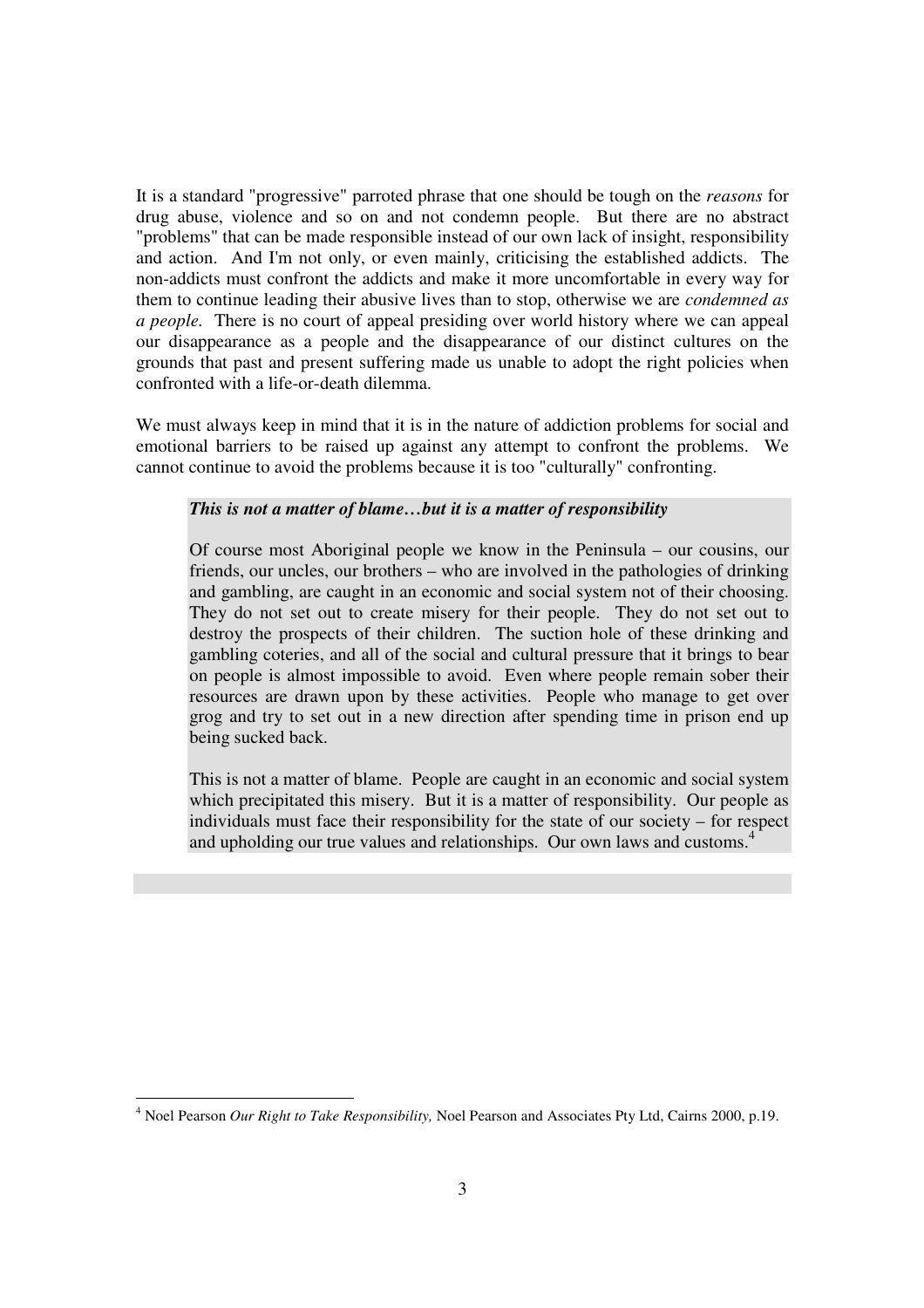# **1. UNDERSTANDING THE PROBLEM**

#### **1.1 The symptom theory is wrong**

- susceptibility factors must be distinguished from causal factors
- it is the existence of the epidemic rather than personal factors that is decisive to recruitment to addiction
- we must understand the difference between prevalence (the number of active abusers) and incidence (the number of new cases in a certain period of time)

Our worst mistake is that we have not understood the nature of substance abuse. I maintain a fundamental objection to the prevailing analysis of substance abuse amongst our people. The prevailing analysis is that substance abuse and addiction is a *symptom* of underlying social and personal problems. According to the symptom theory we must help people deal with the reasons that have seen them become addicted to various substances. According to this theory we must address the "underlying issues" if we are to abolish substance abuse. The severe substance abuse in Aboriginal communities is said to have been caused by immense ingrained trauma, trans-generational grief, racism, dispossession, unemployment, poverty et cetera.

But the symptom theory of substance abuse is wrong. Addiction is a condition in its own right, not a symptom. Substance abuse is a psychosocially contagious epidemic and not a simple indicator or function of the level of social and personal problems in a community. Five factors are needed for an outbreak of substance abuse: (i) cash (ii) spare time (iii) the substance being available (iv) the example of others and (v) a permissive social ideology. Under these circumstances substance abuse can spread rapidly among very successful people as well as marginalised people.

Of course substance abuse originally got a foothold in our communities because many people were bruised by history and likely to break social norms. The grog and drug epidemics could break out because personal background and underlying factors made people *susceptible* to trying addictive substances. But when a young person (or an older non-addict) is recruited to the grog and drug coteries today the decisive factor is the existence of these epidemics themselves, not his or her personal background. And for those who did begin using an addictive substance as an escape from a shattered life and from our history, treating those original causes will do little (if indeed you can do anything about those original causes). The addiction is *in itself* a much stronger force than any variation in the circumstances of the addict.

There are two insights here that I want to reiterate in order to make the theoretical foundation of my proposed strategy crystal clear. First, at this advanced stage of the grog and drug epidemics it is not a breach of social norms to begin with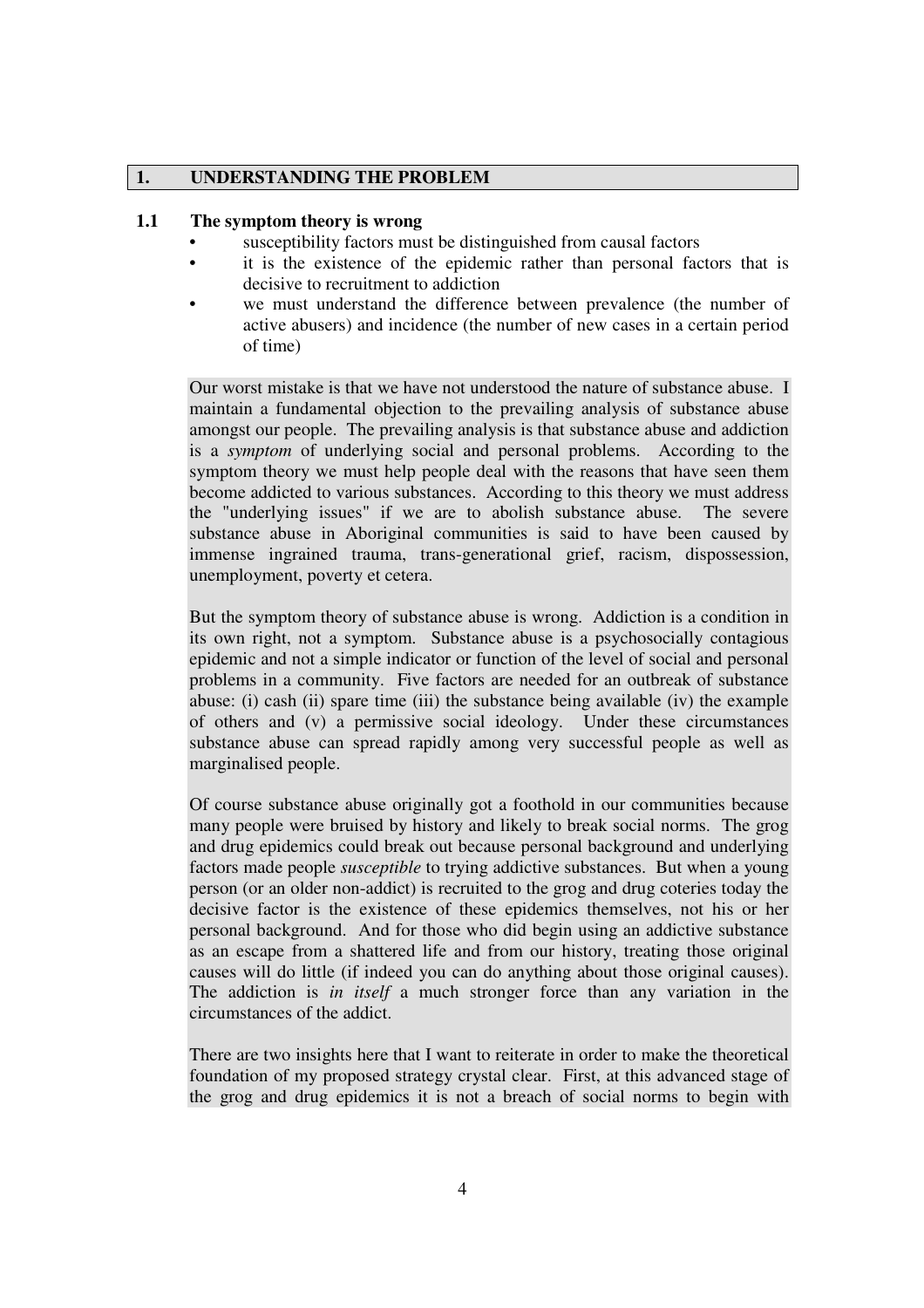substance abuse. It follows that we cannot *divert* young people away from substance abuse. No matter how much money and effort we spend on alternative activities, drug free activities can *never* compete with the more exciting druginduced experiences for young people's attention, because all hesitation about the appropriateness of an abusive lifestyle is long since gone. Good living conditions and meaningful activities might, under normal circumstances, make non-addicts less *susceptible* to trying drugs and thus help in *preventing* outbreaks of substance abuse epidemics. Diversionary measures can only *prevent* substance abuse epidemics, not *cure* them once they are underway. Second, even under optimal circumstances, life is difficult and full of conflict. No matter what we do, we can *never* make life so good that an addict voluntarily leaves her or his antisocial lifestyle and joins us in our struggle for a better future. The addict has already shown that he or she loves the effects of the substance abuse more than his or her own land, people, family and children. We can never convince an addict to quit by offering a materially and socially better life including land rights, infrastructure, work, education, loving care, voluntary rehabilitation and so on. The addict will just use all these material and human resources to facilitate an abusive lifestyle.

It is understandable that the symptom theory thinking is so widespread. Desperate people are often abusers. But many poor environments are not immersed in addictive substances and many rich environments are. I repeat, we must understand that trauma, dispossession et cetera make our communities *susceptible*  to grog and drug epidemics, they do not automatically *cause* abusive behaviour. Of course a high number of people who are susceptible to turning to different kinds of abuse are, in an indirect way, a causal factor that might contribute to an outbreak of a substance abuse epidemic. But, I repeat for the third time, this fact has led to two fatal logical errors in our efforts to understand the current social disaster. Addiction is a condition in its own right and it is just as difficult to do anything about an addiction if you are a socially and economically strong white professional that became addicted through careless drinking of exquisite wines, as if you are an unemployed member of a decimated and dispossessed Aboriginal tribe. We must understand that an established addiction is a very strong force at the heart of the will of the addict and independent of the historical causes of the first voluntary consumption of the addictive substance, which might be as banal as using a legal drug to relieve a temporary pain. Regrettable circumstances and things that we and others did in the past (and who doesn't carry a burden of things that we wish were different?) are perhaps important to consider in the rehabilitation of an abstaining addict. But trying to undo the past and to solve present difficulties such as unemployment has no impact on an active substance abuser's addiction and lifestyle; the addiction and the consumption must be confronted head on and immediately. We do not need to improve everything that is bad and unjust before we can hope to get rid of substance abuse. What we need in order to get rid of grog and drugs is a theoretical understanding and a new social ideology.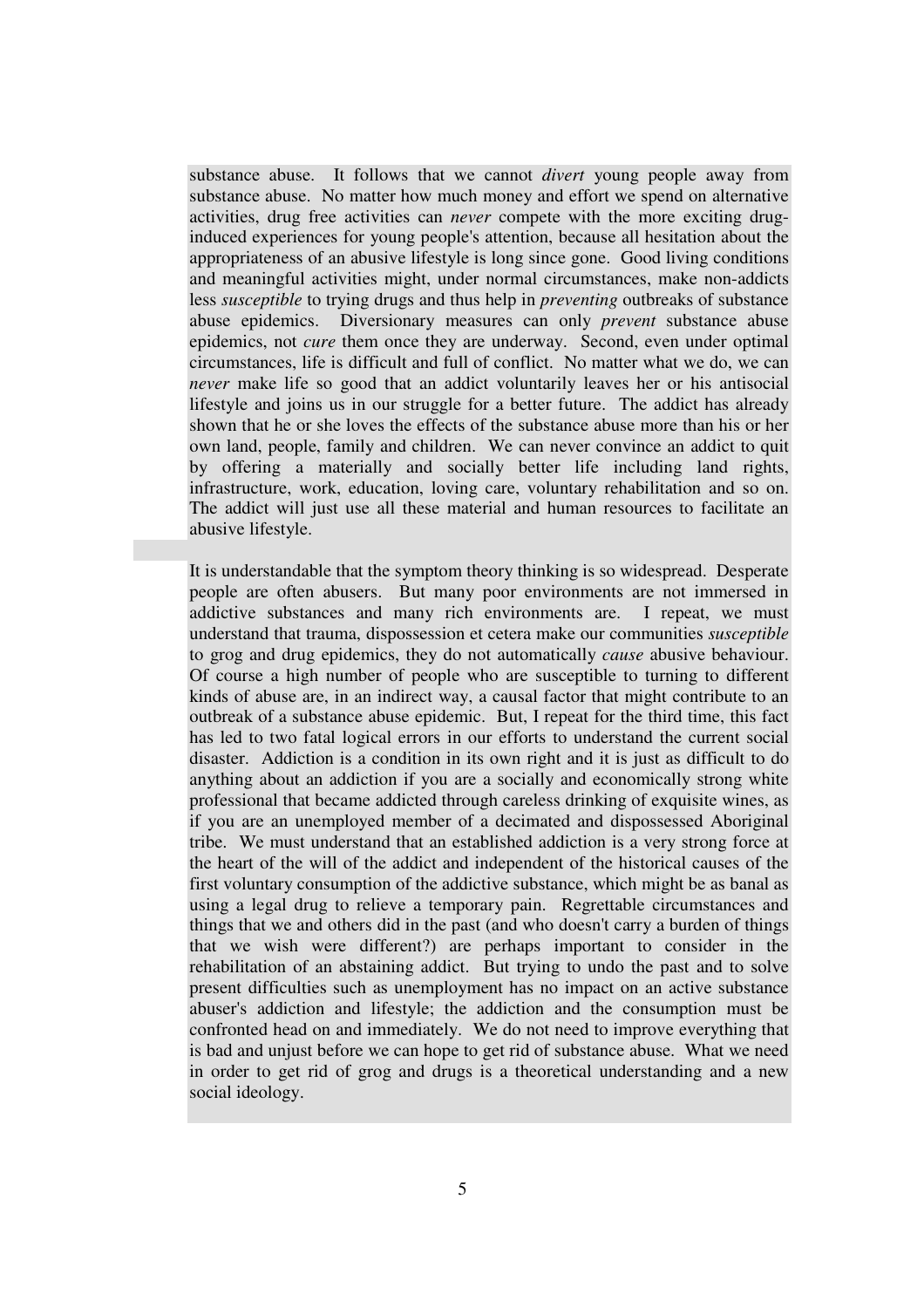"Progressive" people will now say that Noel Pearson is giving the Federal and State governments an excuse to cut spending (or avoid increasing spending) on programs that address "Aboriginal disadvantage". But I have never disputed the governments' responsibility to provide funds, and this is not what I'm discussing anyway. I merely observe that the programs that have been proposed in order to improve the living conditions for indigenous Australians will have little or no impact on the substance abuse epidemics. Furthermore, the proposed programs will not achieve what they are intended to achieve (better infrastructure and health, less violence and so on) if there is no realistic plan for curing the substance abuse epidemics that are currently in place.

More surprising than our (understandable and excusable) mistaken view that a troubled person's historical legacy maintains the addiction and must be dealt with if the abusive behaviour is to cease, is our blindness to the fact that today, when strong people who have struggled to take responsibility for our families and communities, and young, healthy, not traumatised people with their lives ahead of them, get sucked into the most foolish and destructive behaviours imaginable, history is irrelevant not only in the treatment of the addiction, but also increasingly irrelevant as an explanation for the first experimenting with addictive substances. When abusive behaviour is deeply entrenched in our communities it is not the material destitution, the social ills and historical legacy that fuel the abuse epidemics. *It is the epidemics that perpetuate themselves.* 

And these epidemics cannot be cured with our current policies, which are based on voluntary rehabilitation. An addict may be willing to deal with the addiction after many years of abuse, when the social, medical and economic problems become annoying. In fact this is the usual pattern of people "giving up grog" in our communities. After a health scare and a "last warning" from a doctor, a middle-aged drinker will stop drinking. But by this time he or she is likely to have ruined his or her health irreparably and in any case, will have wreaked a lot of damage in his or her community prior to giving up, by making life miserable for family and community members, and by recruiting more people to addiction.

This last point is an important insight. It is mainly during the first part of his or her career that an addict spreads the abusive behaviour, not when he or she has become a social invalid. There is a whole literature about how addicts have been helped after decades of abuse. It is of course good if people manage to stop abusive behaviour, but if our policies are restricted to offering help to addicts we will get nowhere. We might reduce the prevalence (the number of active abusers) marginally but not the incidence (the number of new cases in a certain period of time). And if we are unable to reduce the incidence because we have no efficient methods for influencing the behaviour of the addicts that are spreading the abuse, and the people just about to be recruited, we will not curb the epidemics.

Put it this way: today people begin abusing grog and drugs in our communities because other people do. And if "underlying issues" make somebody start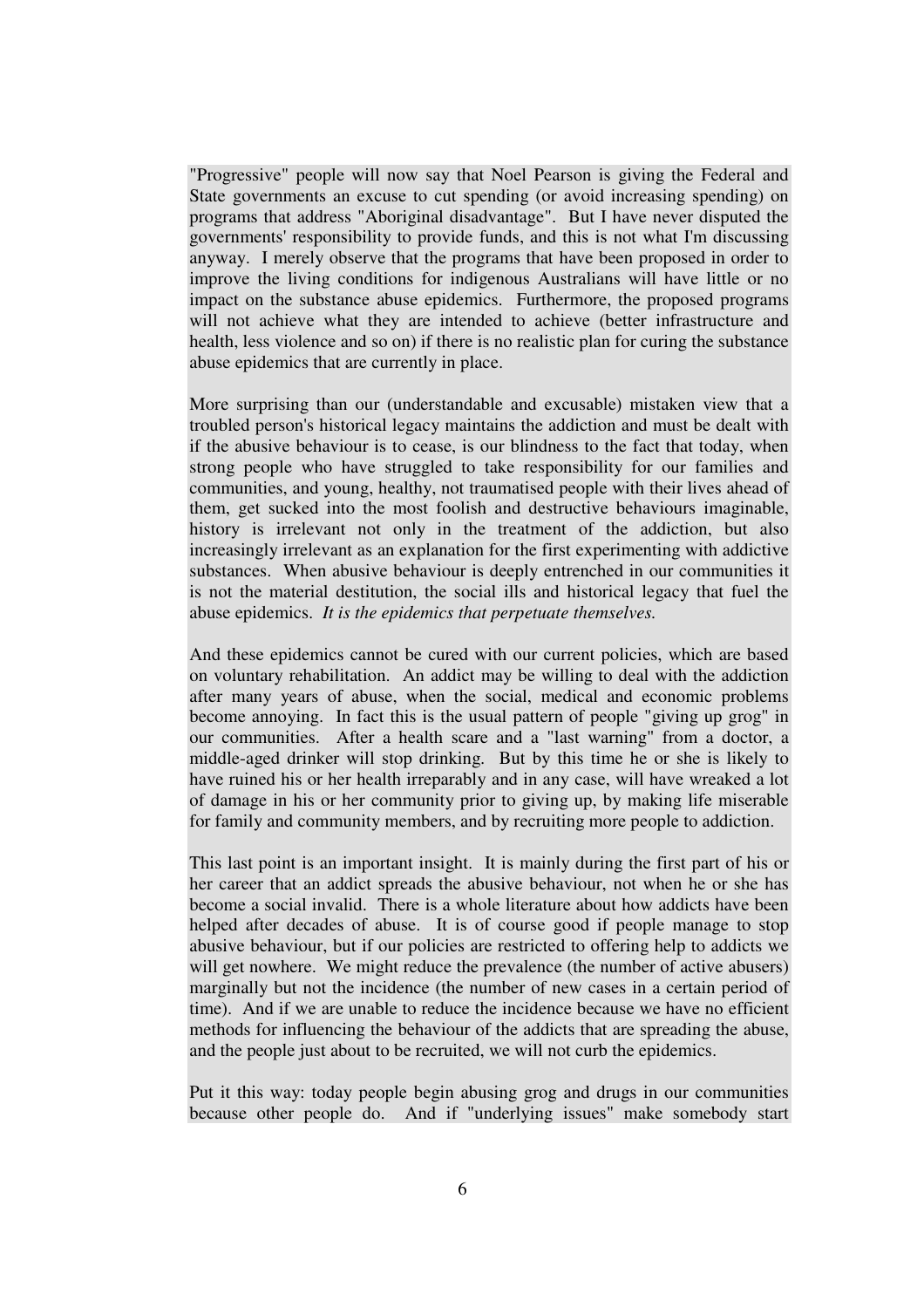drinking or using drugs, the most important "underlying issue" today is the chaos caused by the grog and drug epidemics. And addiction is not a symptom of bad or chaotic circumstances anyway; removing them will not cure addiction, and hence not stop abusive behaviour.

This analysis is of course a simplification; our history and our exclusion from mainstream society have not become irrelevant factors. But these generalisations are more valid than the symptom theory. We must understand, and learn to recognise, the symptom theory. It is probably one of the most destructive ideas affecting Aboriginal policy generally, and grog and drug policy in particular. Its most evil effect is *to promote passivity* in the face of a social disaster: "it is difficult to do anything about the addiction problems because they are just symptoms of underlying problems (that are impossible to solve)". The symptom theory is based on an incorrect understanding of addiction epidemics and therefore causes confusion in relation to how substance abuse should be tackled.<sup>5</sup>

# **1.2 Addiction is a learnt behaviour that makes us powerless**

- substance abuse is related to behaviours such as gambling
- abuse epidemics make us politically and socially powerless, they are not primarily a "health problem"

Substance abuse belongs to a much wider range of *learnt behaviours*, which have in common that they immediately trigger rewards ("highs") which may or may not be induced by substances foreign to the human body. The reward of abusive behaviour is instant and in the psychology of the addict linked to the consumption of the substance or other high-inducing act, but negative consequences come later and are therefore not linked to the abusive behaviour. People's behaviour is determined by this simple conditioning: they have learnt to associate wellbeing, or absence of discomfort, with taking the "drug" (which may be immaterial), but emotionally no connection is made between the (later) negative consequences (psychological, medical, social, economic and so on) and taking the "drug". The suffering is not psychologically linked to the abusive behaviour, but the reward is. The addict is therefore willing to tolerate great misery but won't kick his habit. Intellectually of course it is easy to realise that there is a causal connection between the drug and the problems, but intellectual insight is no match for the deeply rooted conditioning. Intellectual understanding is a very thin layer on top of what we share with animals. Once we are addicted, it doesn't matter that the punishment becomes disproportionately large relative to the reward. The solution to this paradox is, as I said, the difference in how strongly reward and punishment is psychologically linked to consuming the drug or other abusive act.

*Abuse epidemics make us powerless* 

<sup>&</sup>lt;sup>5</sup> Edited and extended extract from "Strong Families, Then Strong Communities", paper presented to the Roundtable convened by Senators Herron and Newman, Old Parliament House, 24 October 2000 (the *Indigenous Roundtable* paper).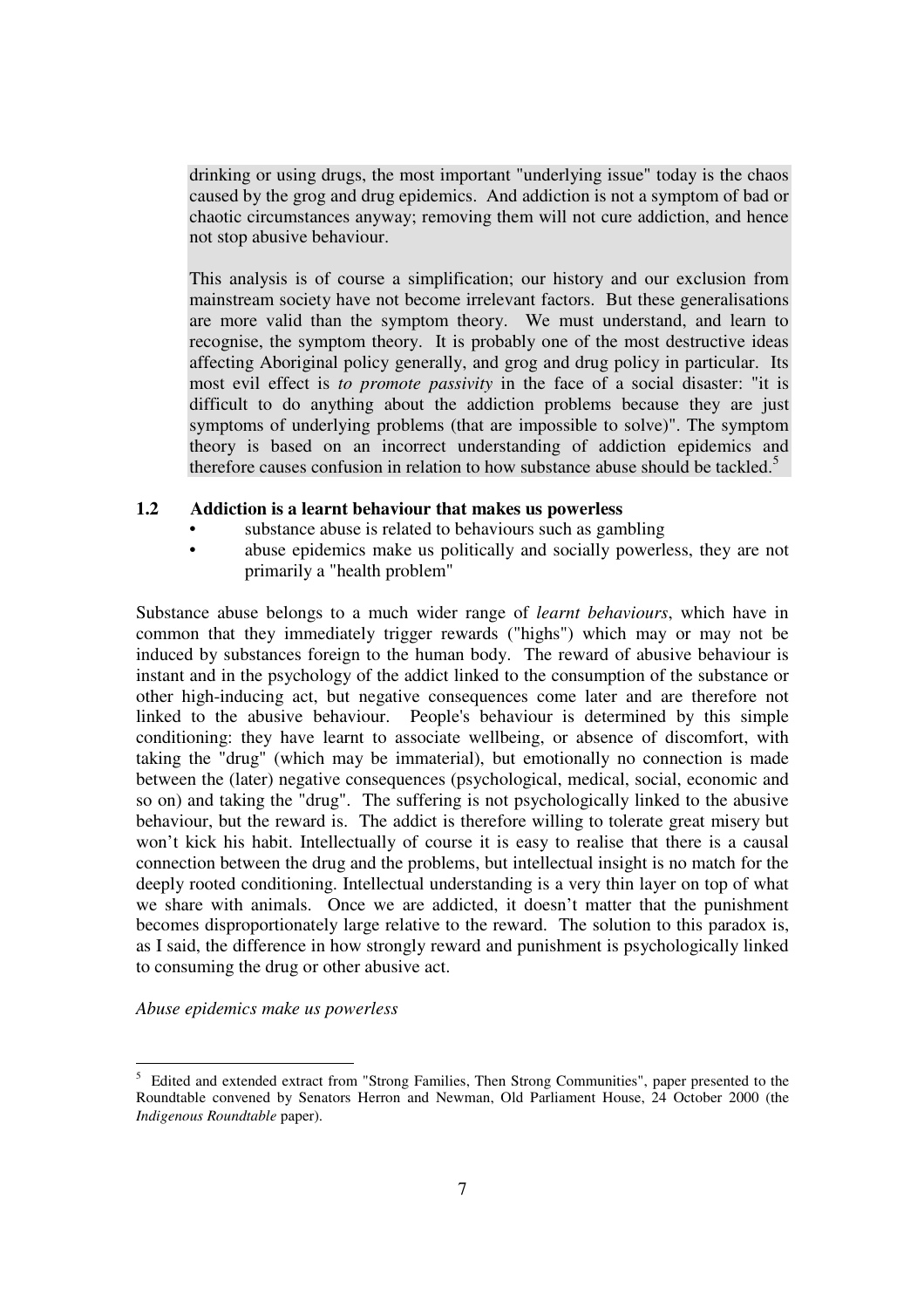People who talk about abuse of different kinds usually see it as a health problem (if they are "progressive") or a moral problem (if they are religious and/or conservative). But abuse epidemics are a *political* question. The social function of addictions is to make people unable to organise themselves, politically and socially. It is true as the drug liberals say that many of the negative consequences of illicit drug use (criminality, overdoses and so on) are due to the fact that the substances will be expensive and of varying quality as long as they are illicit. It would be perfectly possible to make everything you can get addicted to readily available, that is add the presently illicit drugs to the endemic abuse of alcohol, nicotine, gambling and so on, give up all attempts to control the endemic abuses, and still have a functional society. From an apolitical or irresponsibly liberalistic viewpoint, "harm minimisation" through permissiveness would probably work (but my people would probably have disappeared before the situation stabilised). Talking about one particular addictive substance, Paul Dillon from The National Drug and Alcohol Research Centre might be right that "it's still a very small proportion of people who are going to use heroin no matter how available it becomes"<sup>6</sup> or he might be wrong. But I have seen to my surprise and horror how large groups of "normal", functional people who took responsibility for families and originally were very distant from abusive behaviour, were sucked into the alcohol abuse epidemic when it gained momentum in my hometown of Hope Vale, and in other communities in Cape York: not even grandmothers have withstood the force of these epidemics. And it is also obvious that the political consequence of more permissiveness would be that the remaining non-abusers' energies would be consumed by dealing with yet more distractions on top of the problems we already struggle with. Of course much of our energy is already consumed by the consequences of the unnecessary addictions in our society, but if we let the "progressives" and the libertarians win now and make harm minimisation the main social response to substance abuse, the change into a drug society would be irreversible. And our people, on the very bottom of stratified society, can least afford this policy. It is therefore a *political* struggle to prevent the final establishment of new abuse epidemics, and to limit by means of restrictions the damage done by the endemic addictions of Australian society, which we have adopted, such as alcohol and gambling.

# **1.3 Five factors involved in the outbreak of substance abuse epidemics**

- availability of addictive substance
- spare time
- money
- the example of others in the immediate environment
- a permissive social standard and ideology

# *The strength and importance of social standards*

There is of course a close connection between the last two factors: the example of others in the immediate environment and a permissive social standard and ideology.

 6 Sydney Morning Herald, 10 May 1999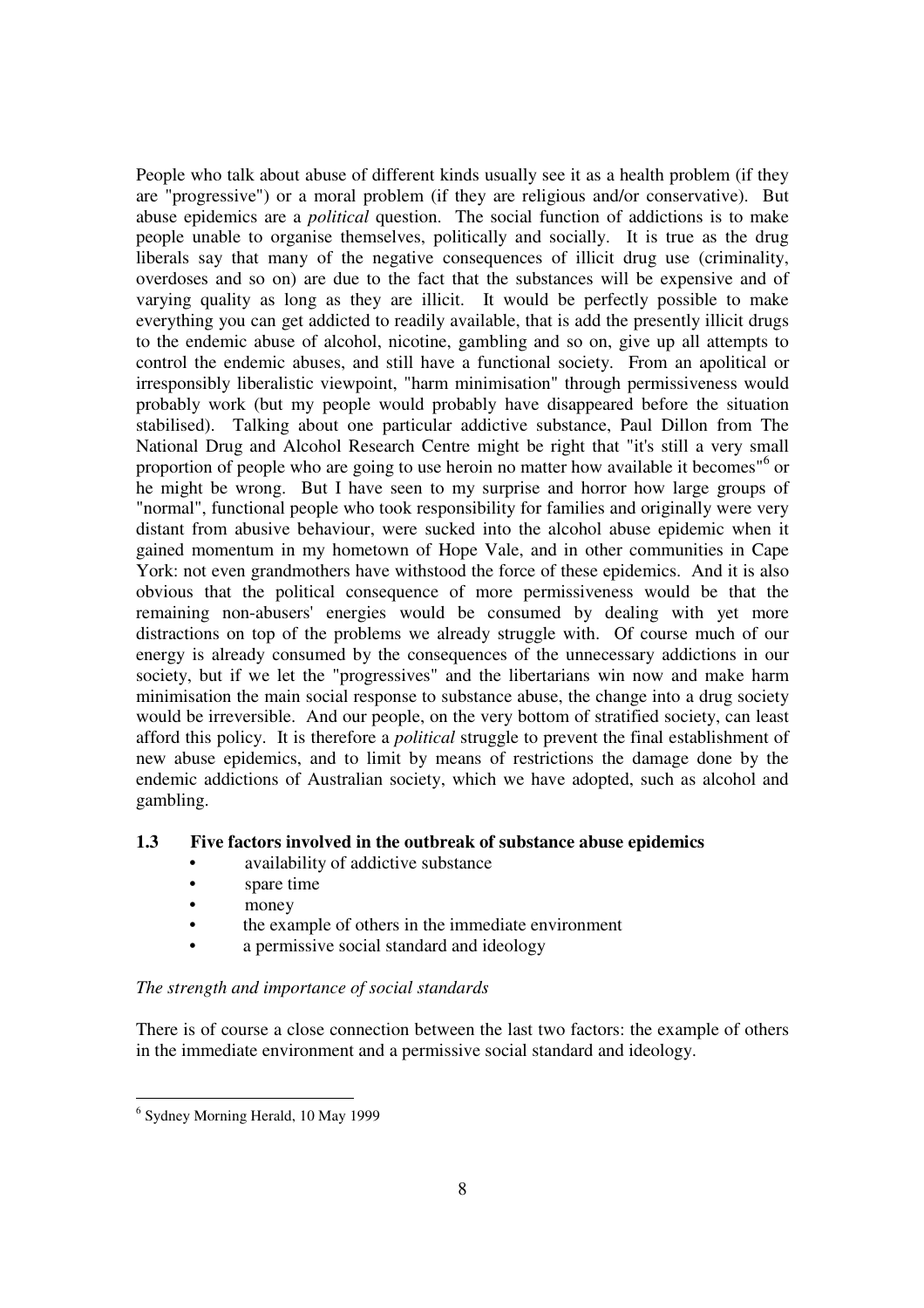We should not underestimate the strength of social standards and ideology, and I give the example of card gambling at Hope Vale. Whilst the social standards at Hope Vale today have collapsed in relation to grog and now drugs, there is a curious relic of the social standards that used to prevail in the old mission reserve days: the prohibition against card gambling. It is true that today a large number of Hope Vale people engage in betting at the TAB in Cooktown, and participate in card gambling in other places (Cooktown or Wujal Wujal), but the social standard against card gambling within Hope Vale has survived – notwithstanding the collapse of other standards. The original social standard was a combination of official prohibition and enforcement (Community Councils and Community Police enforced the standard set under community by-laws) as well as social ideology. (In fact it may be that the strength of the prohibition against card gambling is related to the cultural/religious influence of the Lutheran Church at Hope Vale). Official enforcement is only part of the strength of social standards like a social prohibition on card gambling – standards become embedded in the social ideology of the community and are very powerful: either for good or for bad.

#### *Social standards in relation to alcohol*

It is worth remembering that in societies that have lived with and managed alcohol for a long time that as well as formal laws governing its sale, consumption and associated behaviours, there are numerous informal standards and 'conventions' that are integral to the social function and control of alcohol. These social standards dealing with the times and occasions for drinking, the types of alcohol, the quantities consumed et cetera are part of the culture and form the habits surrounding the consumption of alcohol in societies that have learned to 'live with alcohol'. These standards operate to control the potential effects of an addictive substance in society. Various societies 'live' with alcohol with varying degrees of success, for the descent from pleasurable use to dependency is inherently difficult to control. Even for white-fellas in Australia the use of alcohol comes at a major social and health cost.

Of course in our society in Cape York, as with indigenes across the globe for whom alcohol was a novel drug, we have not mastered the use of alcohol and indeed it has been a complete disaster. And the circumstances in which we 'learned to drink' explains why we have adopted the worst possible social standards and habits of consumption – habits guaranteed to lead to widespread alcoholism. The history of supplying poor quality grog out of the backdoor to Aboriginal people who were not allowed into pubs and who would have to consume their grog in the shadows, in the bush, down at the park – was an inauspicious introduction to the use of alcohol by our people.

And the way in which we use alcohol today is no better. Even when we are not consuming grog in the parks or in 'the long grass', our socialising around grog – in our homes, at local football matches, around the barbeques et cetera – involve massive quantities that are consumed in one bingeing session. The white-fellas with whom we drink or whom we emulate in our drinking habits have themselves very little or no control over the use of alcohol. Too many of the white-fellas who socialise with us, and who set an immediate example for us, are hopeless drunks – it is little wonder that our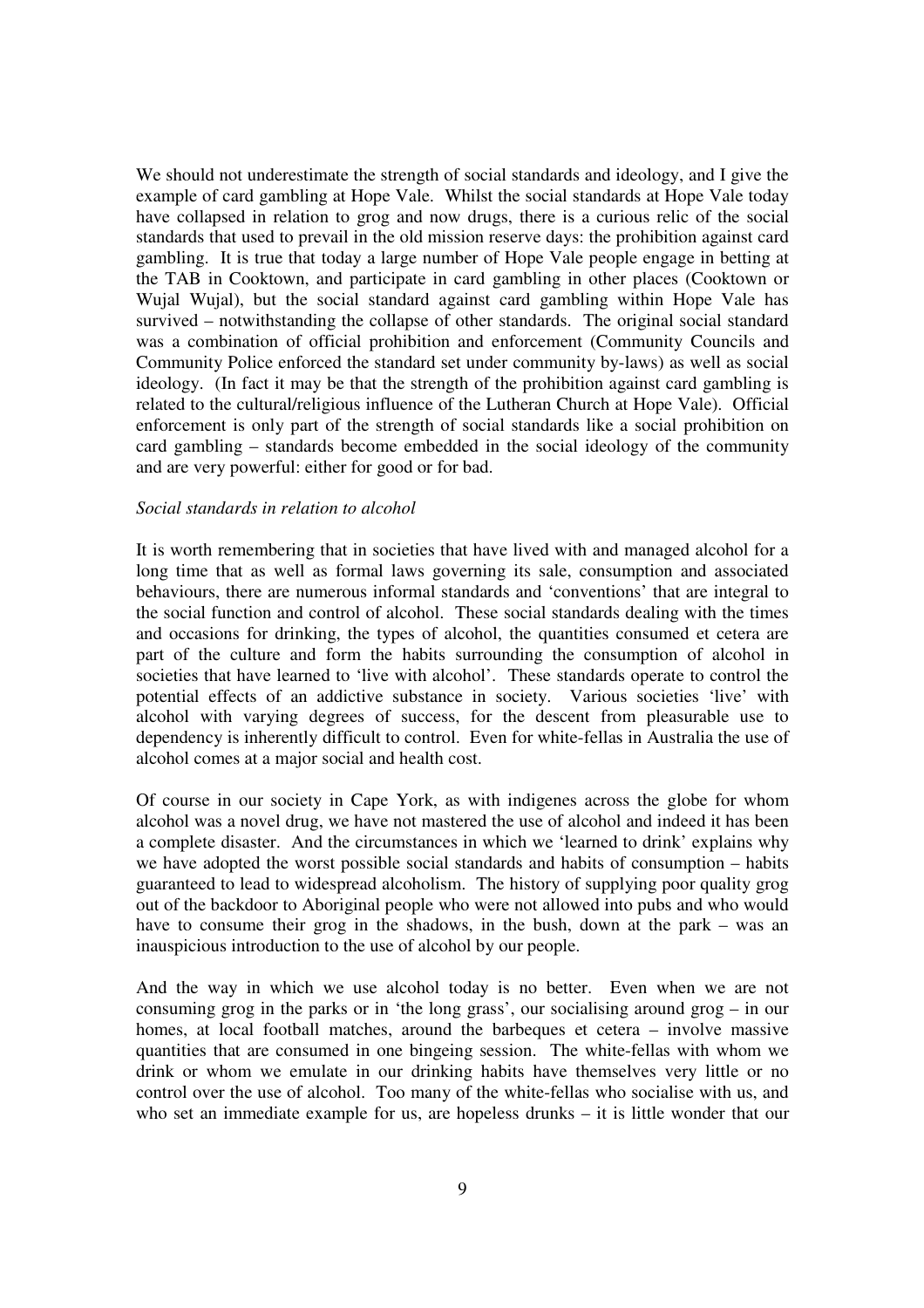consumption of alcohol has never been subject to the social standards and conventions that militate against its abuse.

Looking at the history of our descent into the grog and drug epidemic against these five factors underpinning addiction epidemics

It is not possible to present here a detailed history<sup>7</sup> of the grog problem that arose in Cape York over the course of the past  $30$  years<sup>8</sup> (and the illicit drug problem which has grown over the past 10-15 years). The historical experience of each community in the region is different, but there are strong parallels and common features in these histories. Consider for example how the social standards in relation to grog have changed in recent times:

- Unacceptable this was the social standard during the mission days, and in the days before canteen
- Neutral "it's up to each individual to decide for themselves", "we can't do anything about it anyway, it's up to them"
- Desirable this is where we are at. The social standard is not just neutral; there is in fact very strong social and cultural pressure to drink, and high social and cultural value in drinking.

Such an historical survey would need to widen the perspective from the communities to the wider Australian society. For example, an ideological defeat of historic proportions is that "progressive" or "liberal" movements during the last half century generally have been permissive in relation to drugs and grog, which has increased social confusion and made people less able to organise themselves socially and politically. To what end and in whose interest? One would also need to look at the establishment of the passive welfare paradigm and its staunch (and deliberate) defence, which has crucially affected several of the factors involved in the outbreak of substance abuse epidemics.

T<br><sup>7</sup> However each community in Cape York should come to an understanding of the history of the grog and drug problem amongst their people.

<sup>8</sup> Of course, the kind of social devastation that we have experienced over the past 30 years with the earlier growth of the grog epidemic (and the later and ongoing growth of the drug epidemic), has precedent in the colonial era. The social devastation on the frontiers and on the fringes of colonial settlement also involved alcohol and opium (ashes mixed with water and then drunk) – and it was this devastation that gave rise to the 'protection' measures that resulted in the creation of missions and Aboriginal Reserves, where access to grog and opium and relations with the wider white community were prohibited. In these (highly problematic) institutions where there was simply *no availability of addictive substances,* the survivors of the near genocide of the frontier years (the Cape Bedford Mission that became Hope Vale is one example), grew up and rebuilt families out of the diaspora. This situation of institutionalisation and rebuilding lasted variously from the last decades of the 19th century up until the 1970s. Along with diaspora communities like Hope Vale, peoples who were not significantly affected by the colonial process and who were not dispossessed of their lands (the Aurukun Mission is one example) were also institutionalised. The nature of the social devastation with which we are concerned today are common to all of these one-time institutions (and now "communities"): no matter the different colonial experiences of the various communities and the different degrees to which they retained their "classical" traditional cultures. Hope Vale is no different to Aurukun in terms of the social problems that have become prevalent in both communities, and for that matter they are not a great deal different to communities in western New South Wales or Arnhem Land today.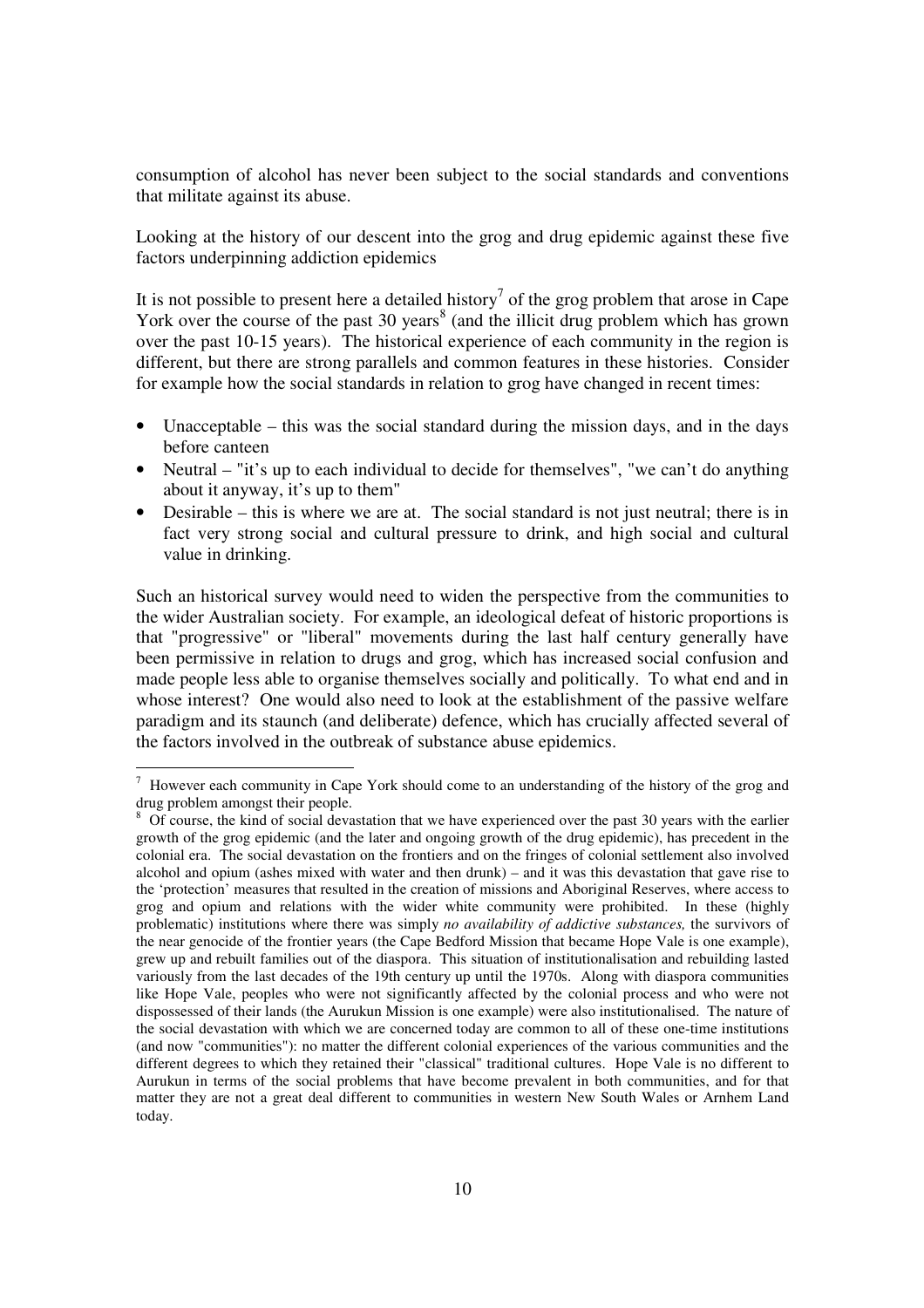# **1.4 Grog and drug addiction is a psychosocial epidemic in our communities**

*The problem is not just individual, it is social – so the solution cannot be just individual, it must be social* 

I hear many Aboriginal people who are worried about the grog problem discuss solutions to the problem as matters of individual choice; that it is up to the individual to decide to give up and reform his behaviour. The individual is supposed to make this decision to reform him or herself whilst the social vortex of the grog epidemic is still raging in his or her village. It may be that the lesson learned from AA – that the individual must confront and admit to his or her own addiction and make a decision on it – is the source of this emphasis on the solution being one of individual choice.

You hear people say:

"…it's up to him…he's got to decide for himself"

"…it's up to the individual, we can't force him…"

"Noel, I want you to have a talk to your cousin. Warra, he's just too far gone. Talk some sense into him. He's got to stop drinking."

But I am thinking that my cousin is caught up in a social web that includes his cousins and mates – that will make it near impossible for him to deal with his problem. It is clear that the problem is social. Surely the solution must also be social. (But I do not doubt that individual confrontation with his or her problem must be a necessary part of the social strategy).

*The epidemic is embedded in our Aboriginal social web (mates, relations, countrymen) and has become our new dysfunctional culture (to drink is to be Aboriginal).* 

When you look at a drinking circle you see people who are socialising around grog. Social and cultural relationships between the drinkers are expressed, reinforced and reiterated whilst people are engaged in drinking. Everyone involved in the drinking is obliged to contribute resources – money – for the purchase of grog. Everyone is obliged to share the money and the grog.

These social and cultural obligations are invoked at every turn by members of the drinking circle. These invocations are very heavy indeed and they most often draw upon real obligations and relationships under Aboriginal laws and customs. What – when people are not drinking but hunting – is a cultural obligation to share food with countrymen, is turned into a cultural obligation to share grog. In fact your fellow drinkers will challenge your Aboriginal identity in order to establish your obligation to contribute money to buy grog: "Come on, don't be flash! We not white fellas! You-me black people!"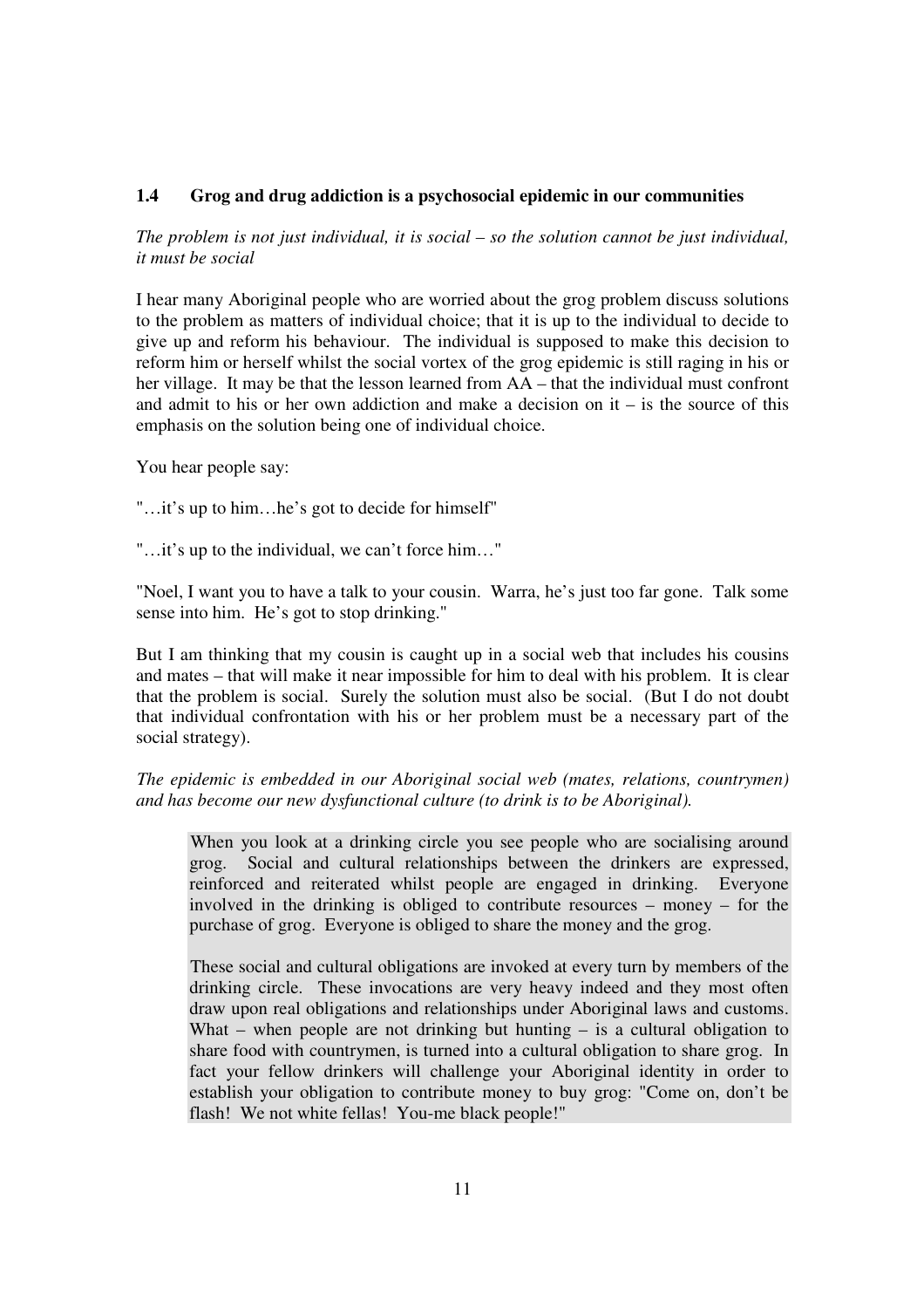When you look at the obligations which are set up around the drinking circle, you see the drinkers under reciprocal obligations to contribute to buying the grog. When I have money it's my turn to shout. When your money comes, it's your turn to shout. Outside of this drinking circle are the women and the children and old people and the non-drinkers. The resources of these non-drinkers are used to feed the families – including those who have spent most or all of their money on grog, when they are hungry. But more than that, these non-drinkers are placed under tremendous social and cultural pressure to contribute resources to the drinking circle for buying grog. So the drinking circle becomes the suction hole for the family's resources. Wives and girlfriends, parents and grandparents, are placed under tremendous pressure – social and cultural and ultimately through physical violence: "Why you wanna stop me from having fun with my brothers?" – to contribute to these pathological behaviours.<sup>9</sup>

*Addiction creates clever and determined defence advocates.* 

"We got the right to drink…we got the freedom to drink in 1967…and we not going back to the Jacky Jacky days…"

"You tryna be flash…you think you stuck up like a wangarr…your arse is as black as mine…"

"You see, us parkies are the real murris…you big shots denying your relations…what you shame for black fellas?"

"We need spirits available in the canteen…that's the only way people gonna learn to drink properly"

"We need a 10 to 10 pub…then people will drink properly"

We all know that addicts, inspired by the symptom theory, talk about the things that must become better before they can quit, and about the bad circumstances that once made them begin with substance abuse. They talk about a certain substance not being so bad ("surely it's better if people smoke dope than sniff petrol"), they talk about a problem being marginal and not threatening to become widespread ("too early to do something"), about the battle being lost ("too late to do something"), they talk about themselves being an exception ("in control") et cetera. They will come up with any argument that relieves them of responsibility for their abuse.

# **1.5 Almost all of our other social and health problems are derivative of our grog and drug problem: we solve grog and drugs, we will solve everything else**

• "harm reduction", "clinical care", "public education programs – dynamic poster workshops!" "family violence strategies", "school attendance

<sup>-</sup>9 Extract from *Our Right to Take Responsibility*, p. 17.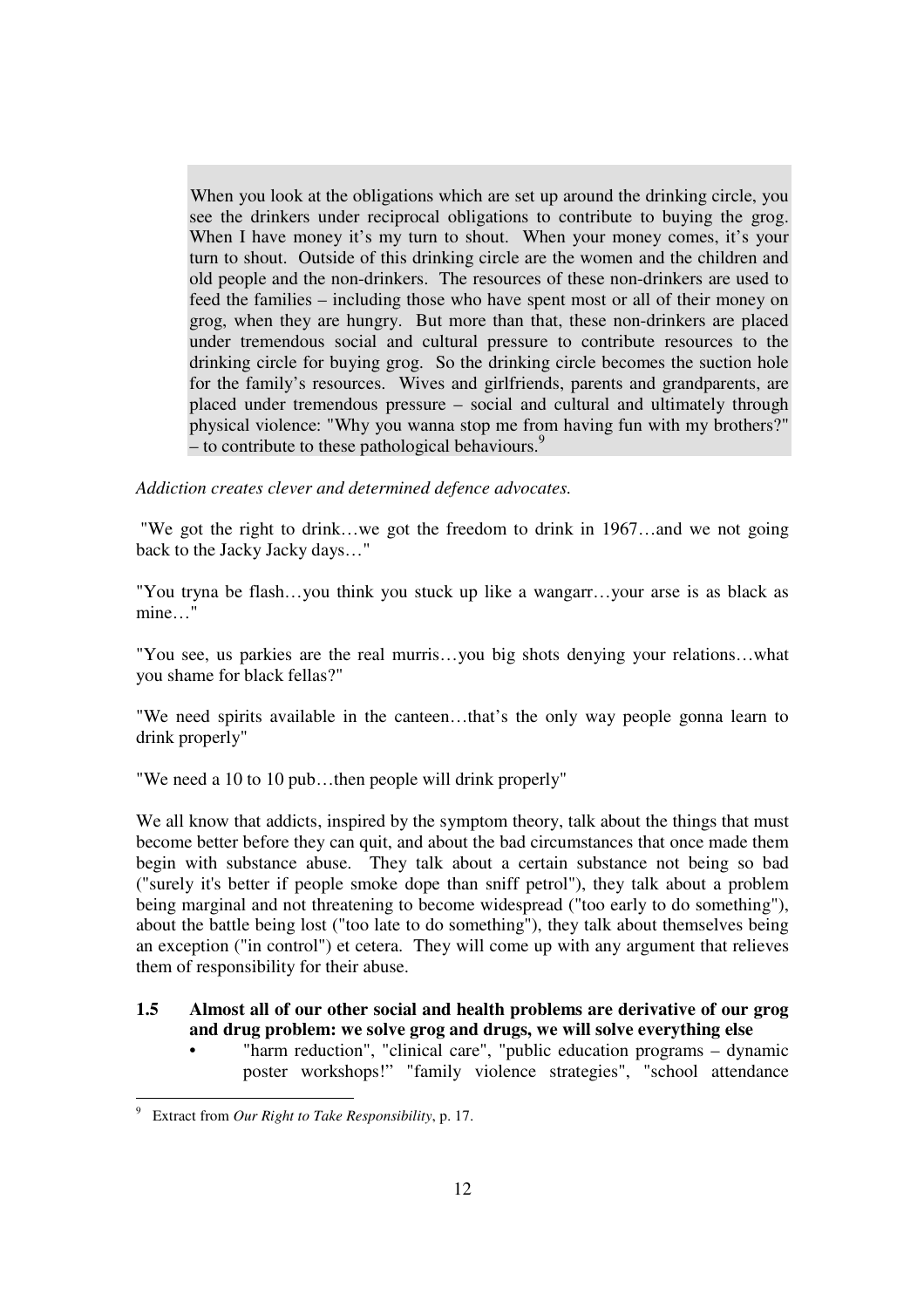strategies", "life promotion programs" "economic development strategies" – these are all either (i) diversions from what really needs to be tackled or (ii) they are totally futile or (iii) will have only marginal and temporary success as long as we don't confront the grog and drug epidemic amongst our people

Another big mistake has been in our analysis of Aboriginal health. In the prevailing debates, poor health is automatically seen as a product of Aboriginal disadvantage. But our material circumstances have improved greatly at the same time as our life expectancy has decreased.

For people who are not poor and participate in the economy, ill health is only a minor consideration during their first seven or eight decades. Under normal circumstances people will need a few or even no medical treatments for most of their lives and then they die either suddenly and cheaply, or slowly, in which case they will need more expensive care. Aboriginal people should for most of their lives not need health care any more than other Australians. What our people need more urgently than an expansion of the health care system, is an immediate dismantling of the passive welfare paradigm and an end to permissive thinking about grog and drug policy, because it is those factors that generate the endless flow of Aboriginal injuries, neglected children and unnecessarily sick people to the clinics. A medical practitioner I've been corresponding with gave me this explanation for not having read some texts I sent:

 I am a little tired at the moment and am not absorbing as much as I would like. Has been busy here as usual and seem to have an ever increasing number of neglected, malnourished children not being cared for by family because they are all in the canteen. That is the worst part for me, seeing the innocent children suffer and the next generation being destroyed.

Aboriginal people don't have health problems that can be solved with medical treatment; they have *passive welfare injuries* inflicted upon them. Of course it is not our modest benefits that make us sick. It is the circumstance that too many of us have an outlook determined by addiction and passive welfare, and consequently behave ruthlessly against other members of our communities, apart from destroying themselves.

What I have just said is deliberately provocative. Much could be achieved within the framework of traditional thinking about Aboriginal health. The ABC reported the following story:

### *Lack of services blamed for high rate of indigenous heart disease*

 A new report has found the lack of medical services in remote communities is partly to blame for the high rate of heart disease among Australia's indigenous population. . . While major risk factors, such as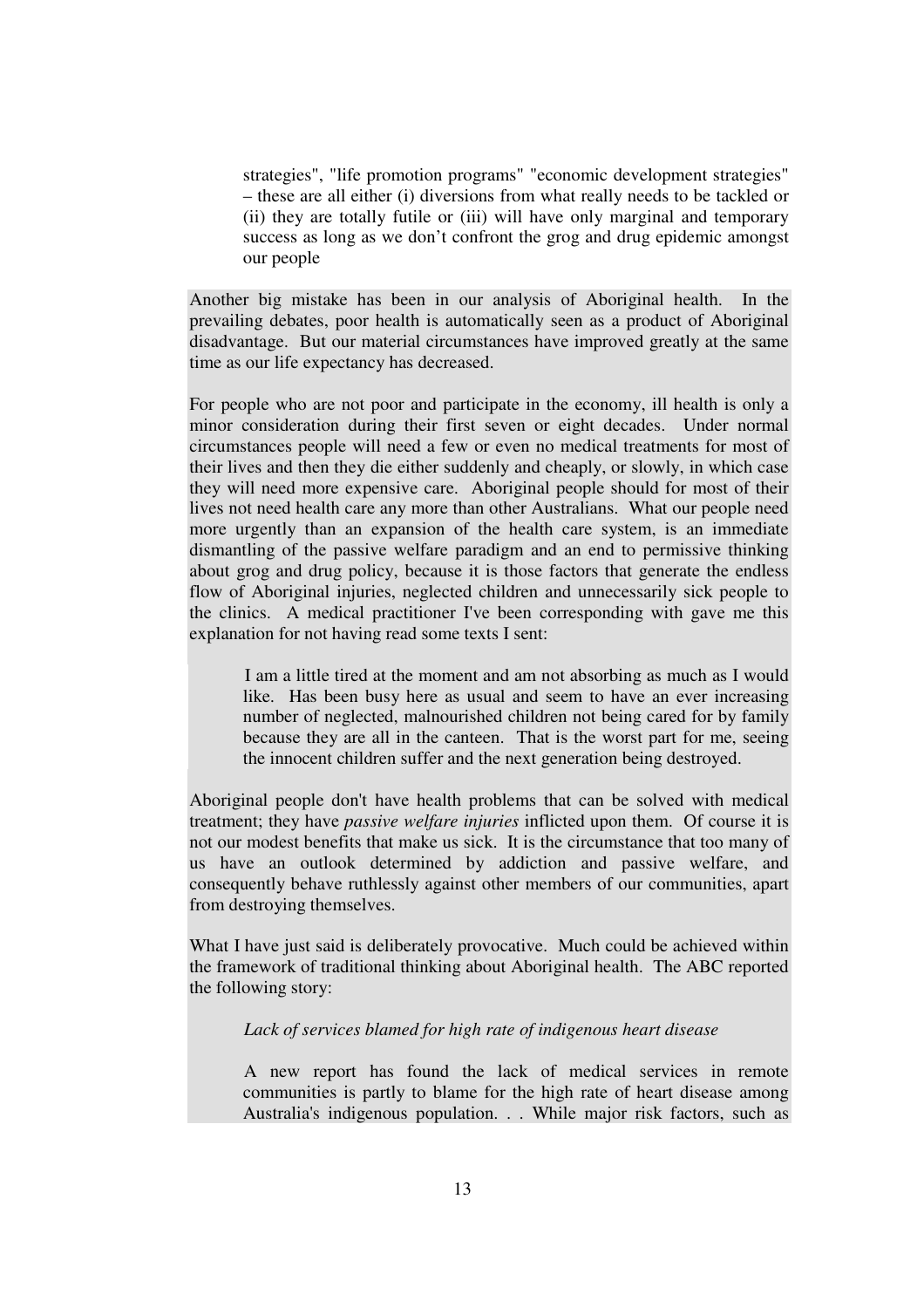high alcohol use and smoking are to blame, the report highlights the need for more prevention programs. . . "There's a lack of services and there's a real need to build up services for prevention for Aboriginal and Torres Strait Islander people," Professor [Ian] Ring said. The report says the number of deaths from heart disease can be reduced by 40 per cent.<sup>10</sup>

The equivalent report in The Age read as follows:

 The uncosted and wide-ranging plan includes recommendations to improve living conditions, change health funding structures, train more Aboriginal health workers, make fresh foods more affordable in remote areas and improve access to health services… It recommends a five-year national program to wipe out deaths among Aboriginal children from rheumatic heart disease… Professor Ian Ring said the government could implement the report as "practical reconciliation" $11$ 

I do not belittle such efforts. The problem is the lack of strategic leadership and guidance shown by Government in attacking the strategically important, structural faults that generate the never abating waves of damaged Aboriginal people through our health care system. These structural problems are that our people in Cape York are engulfed by passive welfare (which in itself weakens you and makes you less able to benefit from service delivery), at the same time as very many of us are destructive and irrational addicts who disrupt the lives of the nonaddicts so that they become almost as difficult to reach with help as the addicts. Who will be functional enough to absorb information, participate in prevention and take responsibility for following medical advice under such circumstances? I travel a lot in rural areas. I see the children with foetal alcohol syndrome. When I wait for the plane at the aerodrome I see things such as beaten young women in wheelchairs waiting to be flown out. There's a limit to what the prevalent policies and suggestions can achieve when there is no understanding of why our behaviour is so disturbed.

Since the Government is not malevolent, their problem must be a lack of analysis and intellectual and political courage. It takes a very different kind of courage to challenge the deeply rooted progressivist and liberalist prejudice of the Australian middle class compared to the courage necessary, for example, to take the guns off angry shooters or to bend the law in order to extinguish Aboriginal people's native title rights held under common law. The talk about "practical reconciliation" will achieve little without understanding the problem, and the "health, housing education" mantra (sometimes "health, housing, employment") achieves just as little in the mouth of a sympathetic conservative or liberal, as it does coming from the progressivists.

-

 $10$  ABC, 9 August 2000

<sup>&</sup>lt;sup>11</sup> The Age, 9 August 2000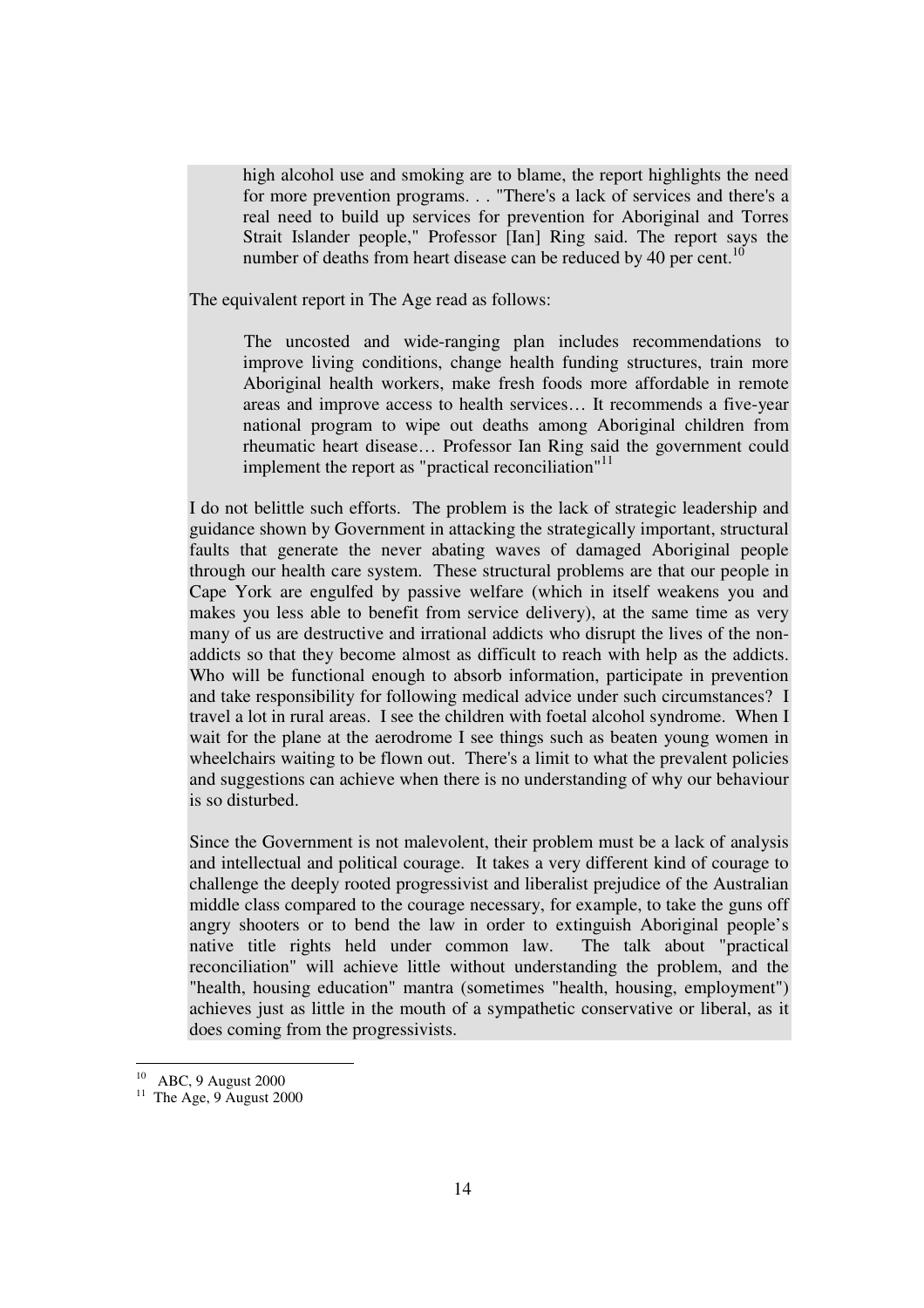I do not mean that the recent phenomena of substance abuse epidemics and passive welfare have turned good health into bad. We had health problems before passive welfare too, but they were *poverty injuries*. Now we suffer from passive welfare injuries, but they must be something different, since we are not poor. We have more cash than many healthier and more functional societies. The passive welfare injuries are confusingly similar to and superceded the poverty injuries so that there seems to be a continuity between these two fundamentally different threats.

What we are doing now is that we create the optimal conditions for our addicts who don't want to change, to consume all of our resources and to disrupt our society. What abusive members of our communities experience is not a determined rejection of that behaviour, it is (i) unconditional financial support for nothing (ii) endless nonsense talk to give the impression that something is being done ("prevention", "harm minimisation") (iii) limitless understanding and care when the complications of abusive behaviour become annoying and (iv) ideology production for the defense of abusive lifestyles (the "symptom theory", "inherited trauma"). $12$ 

*Notice the commonality in the responses to drug abuse in our society and in the wider society.* 

The 'progressive' response to illicit 'hard drugs' in the wider community is not at all different to the response of our own community to grog abuse. In other words, rather than a determined rejection, there are white-fella equivalents of the denial and avoidance of confrontation that has characterised all attempts to control the grog and drug epidemics in our communities.

Both communities are confused as to how to deal with the drug epidemics facing them. The cultural details may be different, but the ideology that is generated in our Aboriginal community in the face of abusive behaviour driven by addiction – is not at all different in the wider society. The excuse-making, defensiveness, avoidance of the real issues, bending to the demands of addiction, latching onto cultural traits that might help justify and exacerbate the problems – these are universal responses that have more to do with the nature of substance abuse epidemics than with the specific cultural circumstances of a community. However this is not to say cultural circumstances are not critical to understanding the way in which substance abuse takes hold in a community: I believe that our Aboriginal kinship makes our people particularly susceptible to the social epidemic of grog abuse – our social relationships can be easily exploited/distorted by the imperatives of addiction. We need to understand and recognise when and how this happens.

*"Determinants" and "upstream issues"* 

-

<sup>&</sup>lt;sup>12</sup> Edited and extended extract from the *Indigenous Roundtable* paper.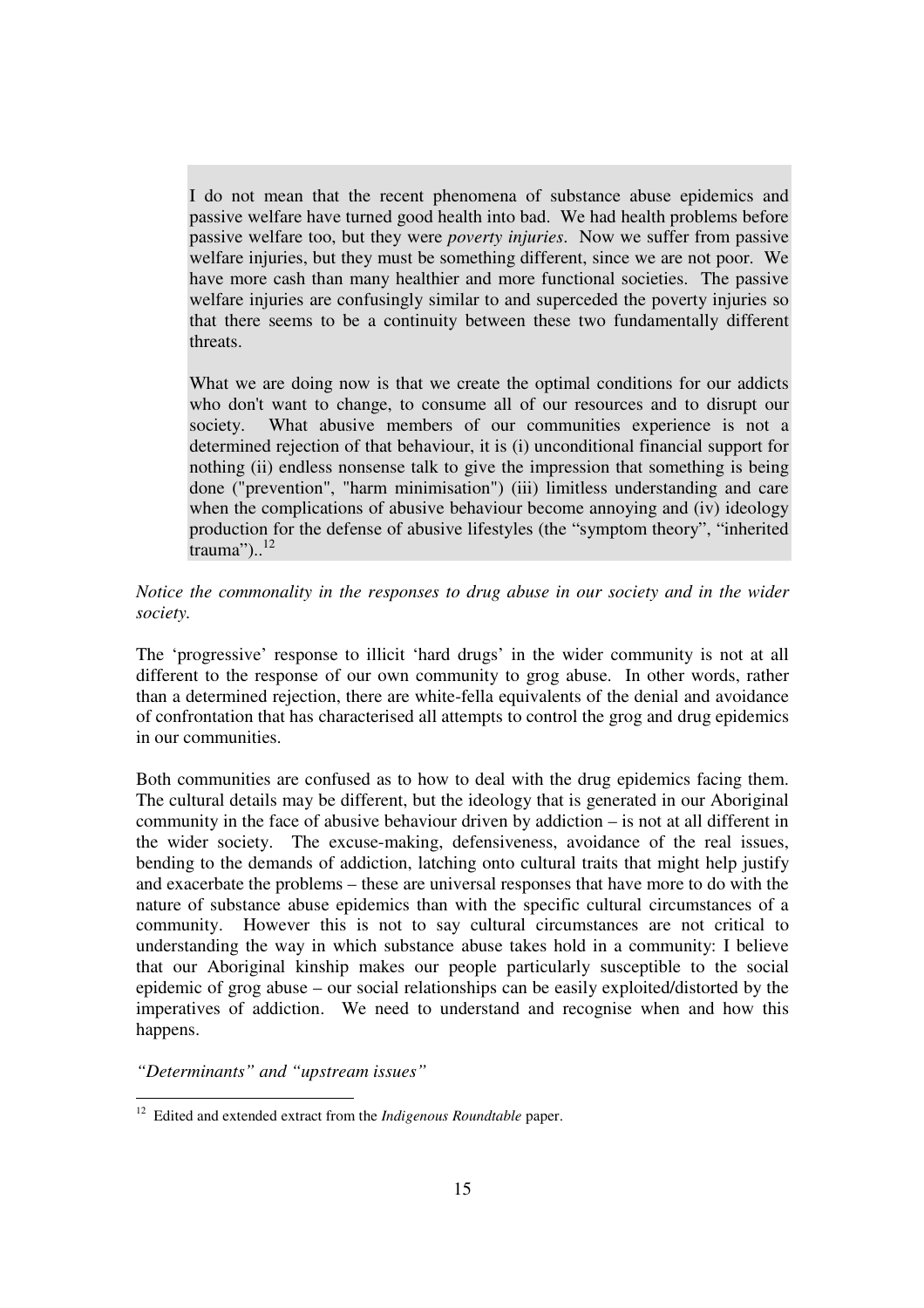Many professionals in the health bureaucracy talk like parrots about "determinants" and "upstream issues" when they talk about poor health and when they talk about grog and drug abuse. They are confused and they cause confusion.

Diet and nutrition, exercise, housing and environmental health, smoking, grog abuse, unemployment, overcrowding – these might properly be called "upstream issues" and "determinants" of poor health. These are the upstream contributors to the problems that are soon manifested in the clinical health care system.

But environmental factors, social problems, material destitution et cetera are *not* "determinants" of grog and drug abuse, as I have heard senior health professional claim. This is a basic mistake made by the health professionals. They conflate the determinants of poor health with the factors involved with grog and drug abuse.

There are many Aboriginal people who are in good employment who have serious grog and drug abuse problems (eg. workers at Cape Flattery Silica Mines near Hope Vale develop severe drinking problems because of the ready availability of eight beers per night and the fact that social life at the mine revolves around alcohol). There are many people in over-crowded conditions who do not have grog problems and so on and so on. The point is that these factors might contribute to the *susceptibility* of people to grog and drug abuse, but they are not *determinants* of grog and drug abuse. This mistaken analysis by health professionals is in fact a version of the symptom theory: grog and drug abuse is seen as a symptom of poor housing, unemployment et cetera. But substance abuse is a dynamic epidemic and we must not conflate measures that might influence susceptibility in a socially more functional community with the measures that are now necessary to halt and cure the devastating epidemics, developing a conscious social ideology being the most urgent. As I stated earlier, the analysis is doubly mistaken: no or very little individual susceptibility is nowadays needed to get sucked into substance abuse, and treating the factors that originally might have made an established substance abuser susceptible will not influence his or her addiction, which is a condition in its own right and independent of personal history.

This mistaken understanding of the grog and drug abuse problem in our community by Queensland Health underpins their longstanding and trenchant refusal to accept any particular responsibility for helping us to deal with the problem. They think that housing, employment, economic development, education has to be fixed before we can fix the grog and drug problem, and they say (rightly) that other government agencies are responsible for helping to fix these other things. Yes, we will need to deal with these related issues (because they affect susceptibility/risk), but the factors underpinning our grog and drug problem are those mentioned in section 1.3 above.

So we are not saying to Queensland Health that we have to solve the wider social and economic circumstances of our people in order for us to deal with the grog and drug problem. We want them to help us, where it is appropriate, in our strategies to tackle the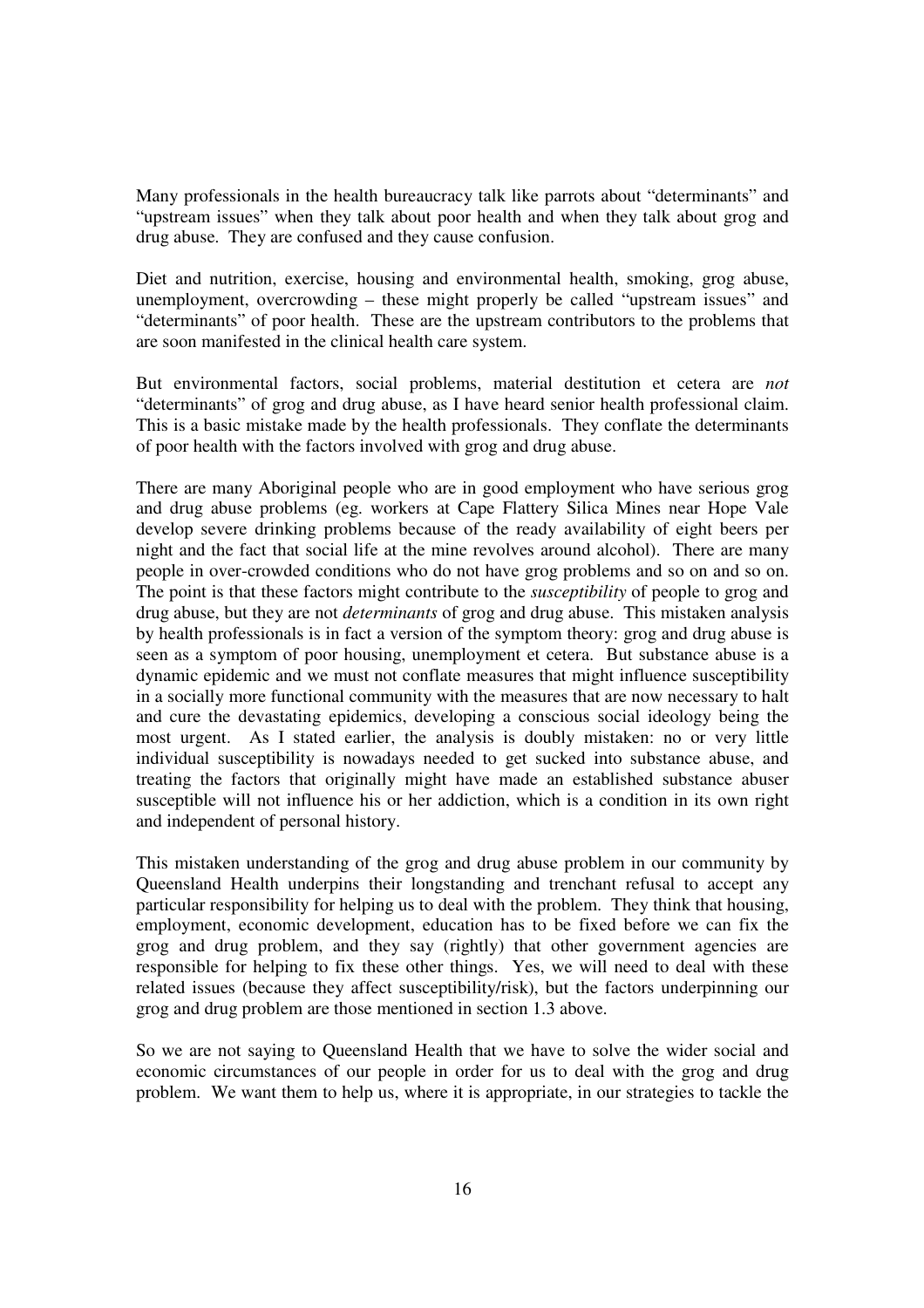problem. Our strategies will have an element of medical health care – but this will be a small part of what needs to be done.

The real question that we have to confront with Queensland Health is: why are all of the available resources going into dealing with *the results* of our grog and drug problem (which is within their domain) – injuries, chronic diseases et cetera that are dealt with in the hospitals and clinics – and there are no resources going into *the (most obvious) cause* of these problems: the grog and drug epidemic within the community? The answer is that there is an entrenched health care *industry* that is sustained on the perpetuation and exacerbation of the health problems in our community.

In fact grog and drug abuse is frequently the determinant of poor housing and environmental health, overcrowding, smoking, stress, poor nutrition, spread of STDs, lack of exercise, even unemployment and of course injuries. It is a determinant of these "upstream" factors because it turns good housing into poor housing, disables people from taking up opportunities (for employment and recreation et cetera), and disables communities from gaining the peace of mind to deal with difficult changes in nutrition, exercise, health awareness et cetera. How can people who are struggling with the violence, social disorder, monopolisation of resources and stresses associated with grog and drug abuse – then think about dealing with smoking, exercise and diet? They can't. We have to get on top of the grog and drug problem first.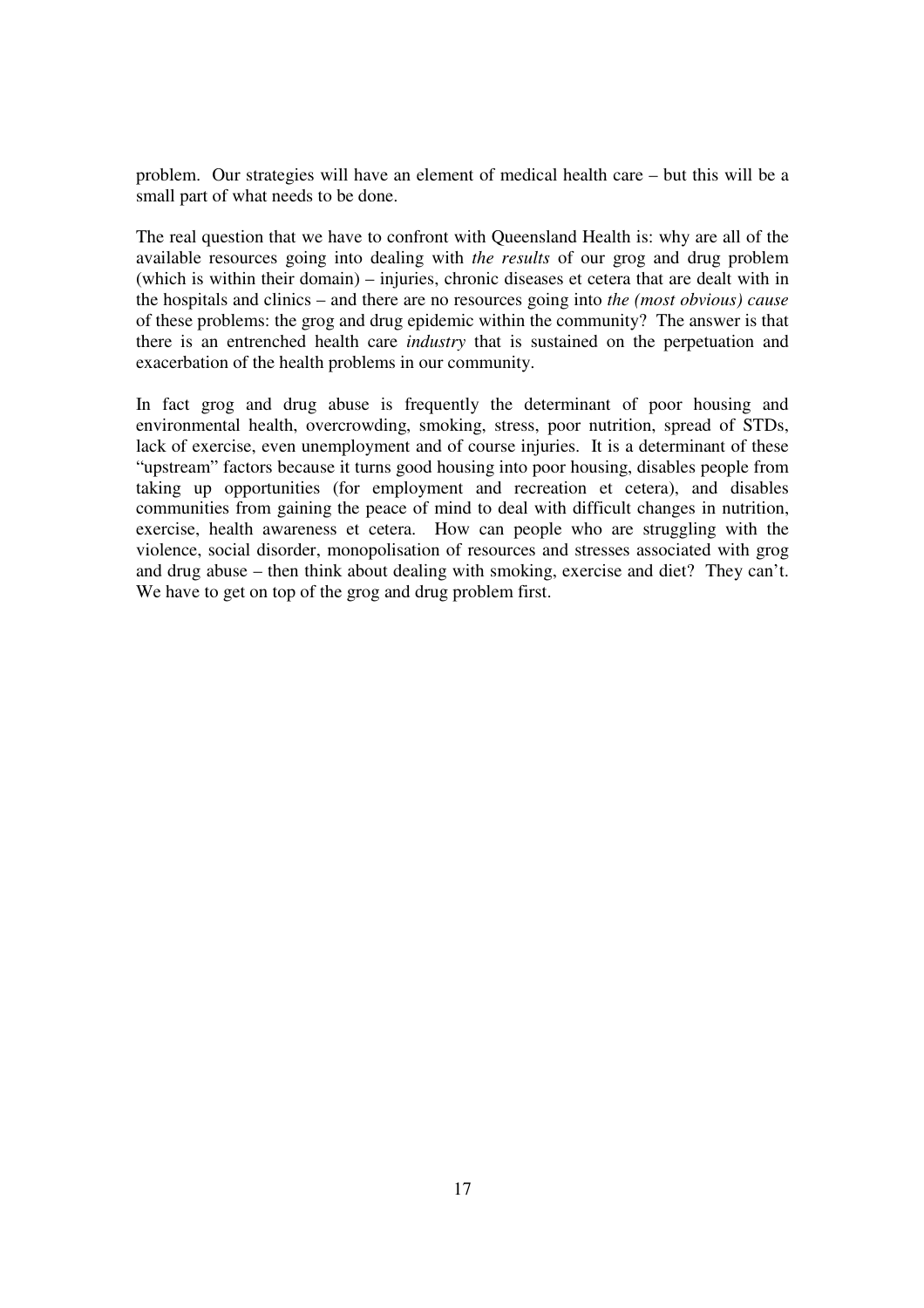*This is the way Queensland Health understand the upstream determinants of our poor health which they say is based on an 'evidence-based' approach* 

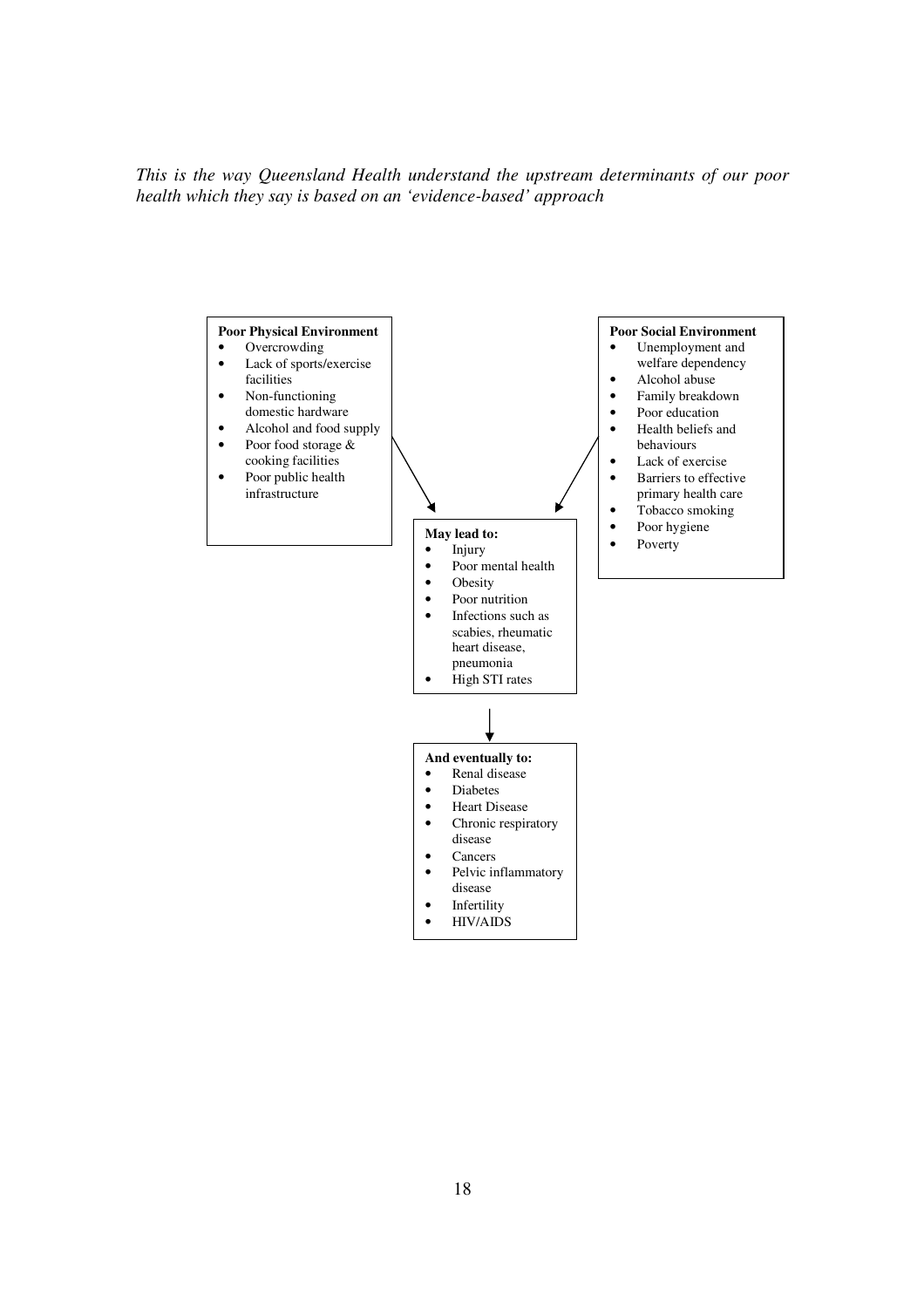*This is a more 'evidence-based' understanding the upstream determinants of our poor health* 

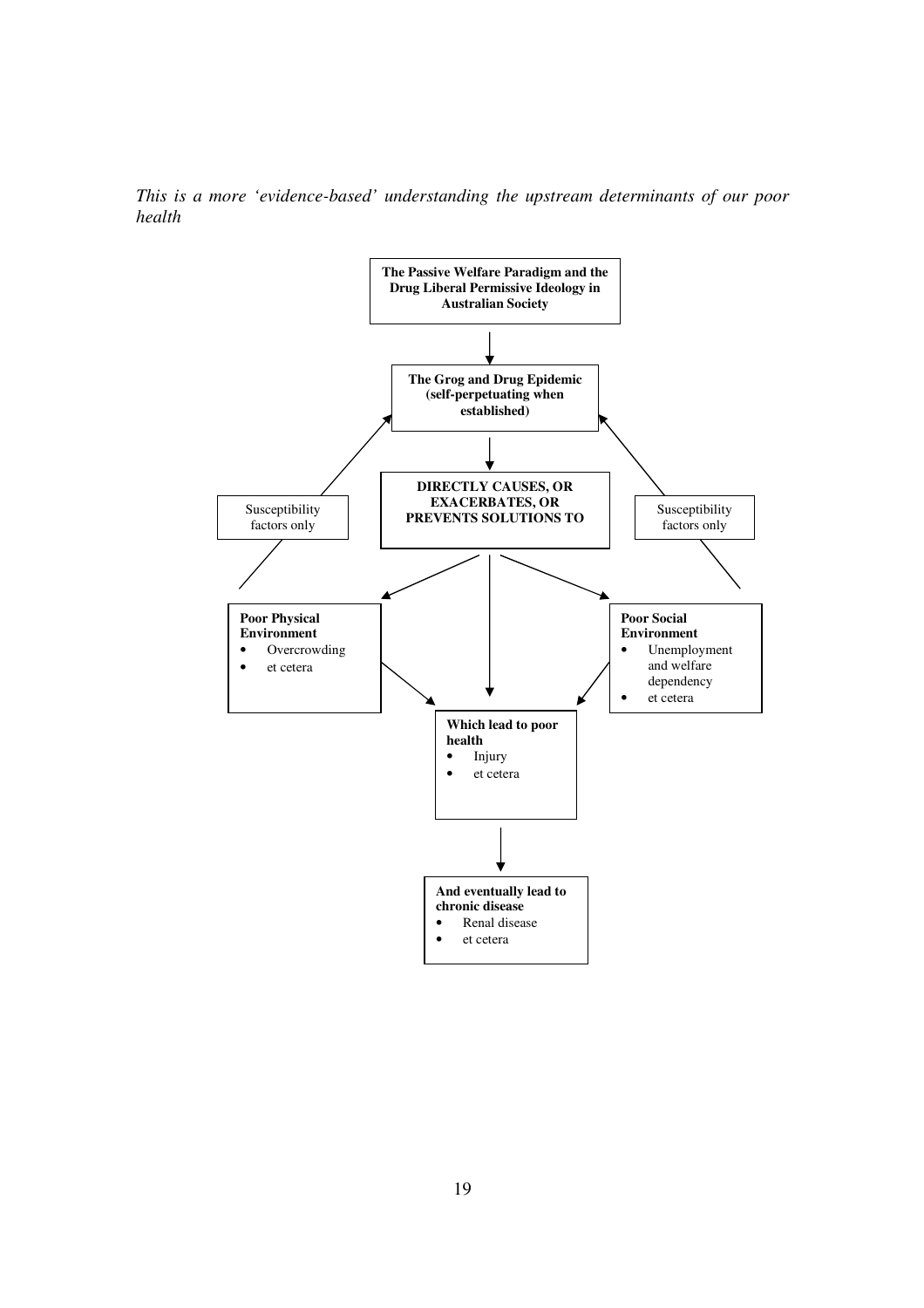Ultimately, the main determinants of our grog and drug problem are the passive welfare paradigm that has taken hold of our society and the drug liberal ideology in Australian society at large. The former creates (i) idle time and no sense of purpose and (ii) unconditional money supply. The latter provides (i) space for drug dealers to operate and unrestricted alcohol supply (availability) and (ii) an impotent response from society (defence for abuse, facilitating abusive life styles, hesitant law enforcement et cetera).

These true underlying issues then allow the epidemics to spread.

The grog and drug epidemics are then, *today,* the main causes of the alleged "determinants" of ill health (bad housing, social dysfunction et cetera). Of course much misery existed before the substance abuse epidemics, but it is obvious that material and human resources are just swallowed up by the epidemics. The grog and drug problem makes disadvantage more disadvantageous, it makes poor education worse, it makes good housing bad. And the combination of passive welfare and the grog and drug epidemics is fatal. The epidemics frustrate and prevent solutions to social and economic problems.

The unavoidable conclusion to be drawn from this is that working with the alleged determinants of poor health will be futile if we do not at the same time work with the passive welfare paradigm and the social ideology that underpins the grog and drug problem.

Of course this model for understanding our grog and drug problem is a simplification too, but it has been necessary to point out the large hole in the thinking of Queensland Health and the health industry generally: the lack of discussion about the self-perpetuating epidemics that are the main obstacles for progress today, and the causes and dynamics of these epidemics.

"Harm reduction", "clinical care", "public education programs", "dynamic poster workshops [!]", "family violence strategies", "school attendance strategies", "life promotion programs", "economic development strategies" – these are all either (i) diversions from what really needs to be tackled or (ii) they are totally futile or (iii) will have only marginal and temporary success as long as we don't confront the grog and drug epidemic amongst our people.

The word combination "Aboriginal health" to describe our problems as a people, is a terrible euphemism. We should call things what they are: passive welfare injuries and substance abuse epidemics. We are potentially the most privileged people in the world. We have our continuous connection to this large and beautiful land, the best natural foods, and many more things that other more successful people can never have.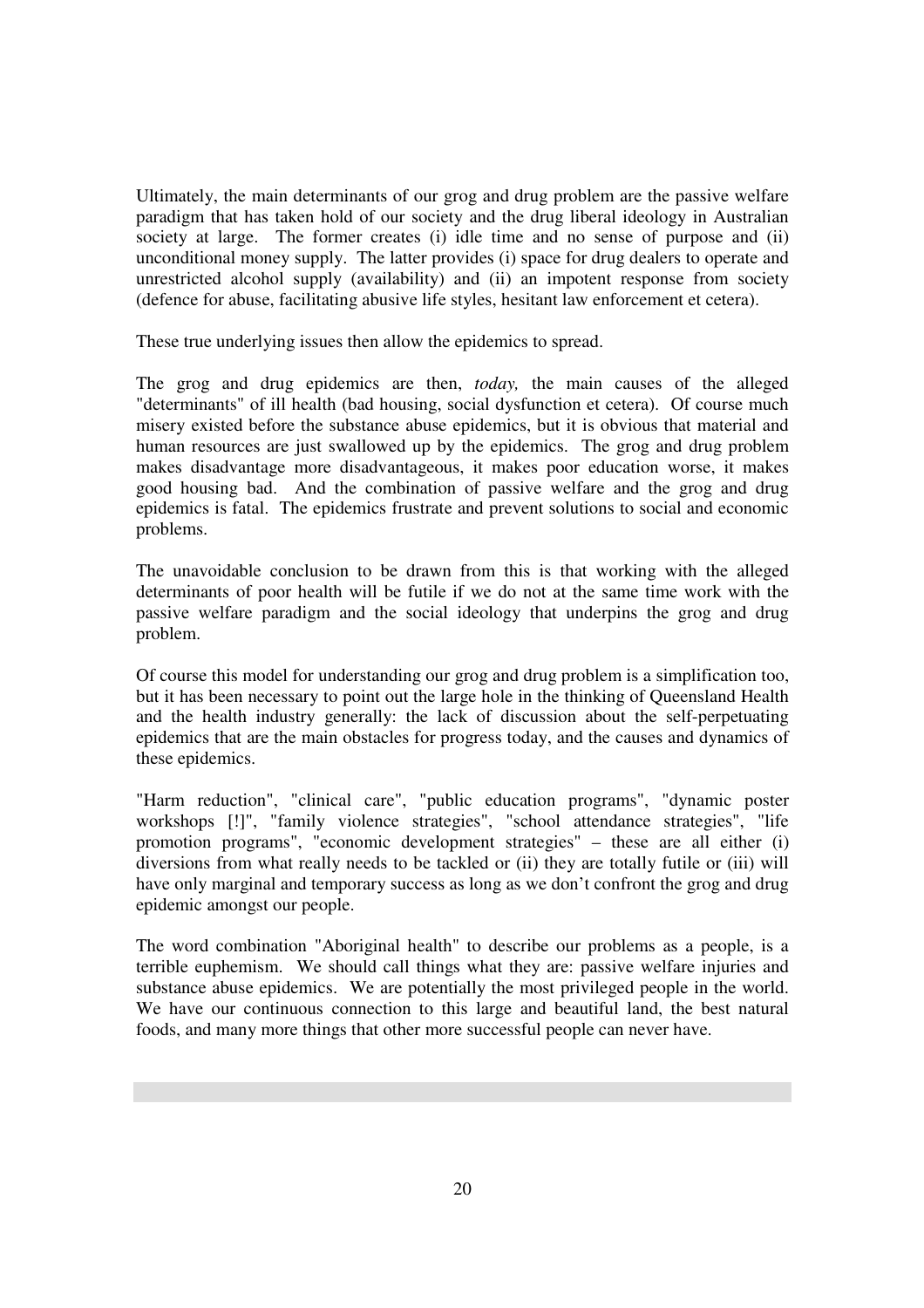# **2. ELEMENTS OF A STRATEGY**

# **2.1 Our people need to first properly understand the problem – the individual addiction, and the** *social* **problem**

It is not possible to prescribe a plan for the implementation of a grog and drug strategy in respect of a particular community, as it will necessitate a lot of improvisation and adjustment to the relevant local circumstances and opportunities. A community strategy will need local champions and facilitators, and it will need to take into account all of the opportunities available in the community to contribute to the strategy.

So we cannot write up a "plan" or a "strategy" that can just be implemented step by step. Working at the family and community group level will require careful consideration of the best opportunities in the particular circumstances.

But we can't just continue to send people and resources out there into the communities to "do something" about the grog and drug (and violence) problems. If we are serious about a strategy, there are things that will need to be done at the regional and community levels to support the counselling and development work with family and community groups on the ground level – and to ensure that there is institutional support for community strategies.

The intention here is to just identify the main elements of a strategy, rather than setting out detailed strategies and ideas. There are many ideas and options for community strategies that arise from the foregoing analysis – and which can give effect to the elements identified here.

However there are two fundamental points that must underpin a community strategy:

1. The community strategy must be aimed at creating an environment which makes it more uncomfortable for substance abusers to continue with the abuse than to quit. There must be no more unconditional support if people don't change (ie. there must be a material cost). And, very importantly, there must be an immediate rejection of abusive behaviour by the environment (ie. there must be a social and emotional cost). The crucial point is to try to reverse the deeply rooted conditioning that I described earlier by making discomfort follow directly on doing the wrong thing. Presenting people with clear alternatives in this way (do the wrong thing and suffer immediately or do the right thing and be rewarded) has a superficial resemblance to the most common suggestion in the current debate: overcoming Aboriginal disadvantage by creating jobs and deliver the services we don't enjoy so that we will choose to leave abuse behind voluntarily when given a chance, and young people will be relieved of rural boredom and feel that they have a future and stirred by this to stop destroying their brains. I'm not quite sure myself what this waffle means, I'm just quoting from the current debate, because I don't have a clue how you go about creating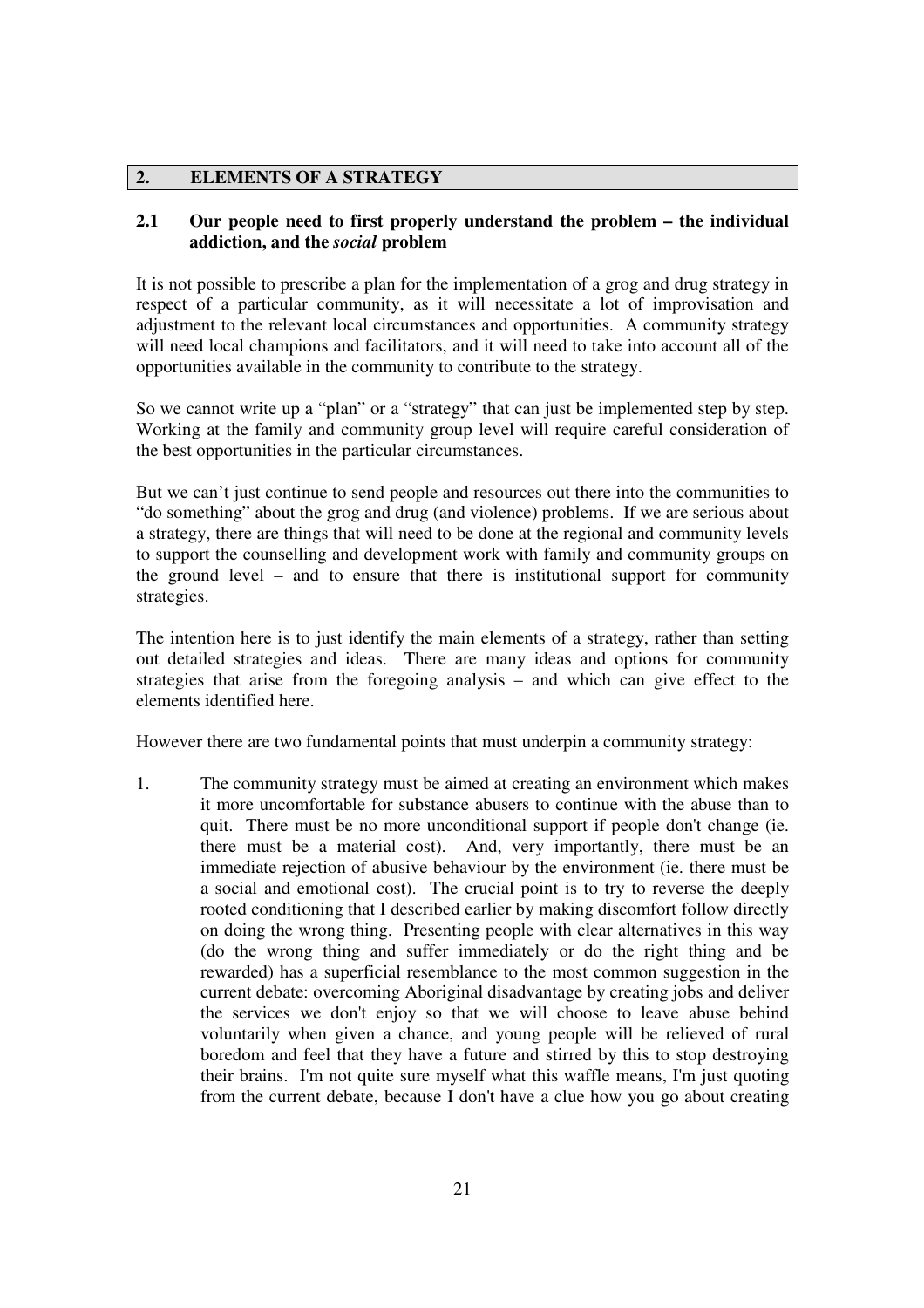"a future" for somebody (I mean in practice, not just talking about it, parroting a stock phrase). But this favourite progressivist strategy is flawed because the addicts will choose both the abuse *and* the benefits of service delivery, which they will use as a lubricant to lessen the frictions arising from an abusive lifestyle.

2. The other main element of the strategy must be enforced treatment, because we need a cure for the current epidemic. The absolute intolerance of illicit drugs, absolute enforcement of social order, and enforced treatment is the core of the strategy. In order to cure an epidemic there must be involuntary, mandatory and humane treatment of people who are engaged in abuse. Everything that the addicts encounter must be designed to force them into that treatment. Every law, every social norm, every action by government and community organisations, every word the addicts hear must be consciously designed with this purpose in mind.

As I said earlier, concentrating on lowering susceptibility for turning to substance abuse (prevention) is less relevant in the immediate crisis, and can only be a supplement that might have some good effects on established addicts if it is part of an enforced treatment based on abstinence, but it can prevent further spread of substance abuse if the main strategy is in place.

Much of our thinking about grog and drug addiction is not our own. We have in fact learned the thinking from people involved in service delivery, from professionals and quasi-professionals, and from the confusions and prejudices of the mainstream culture. Our thinking is also influenced by the social impact and pressures of the addiction epidemic itself: sober people come to believe that the drinking of their addicted relatives is because of their problems, rather than their drinking being the cause of their problems (so we excuse the addiction because it is supposedly not the primary problem).

We take on wrong thinking, and the thoughts become a habit, and our whole approach is conditioned by what we have (unconsciously) taken on from the dominant thinking.

This is how the symptom theory came to be the dominant explanation of our grog and drug predicament. Whenever I thought about our addiction problem, I always used to say "yes, but grog is just a symptom of a great many underlying problems" et cetera. I have since asked myself: "Where did I get this symptom thinking from?" The answer is that I have heard many other people explain it in the same way and I have read things to this effect. I understand that I have just taken on this destructive and wrong thinking like a parrot.

We have to stop being parrots and start our own thinking.

# **2.2 The fallacy of trying to "normalise" drinking when confronted with an epidemic**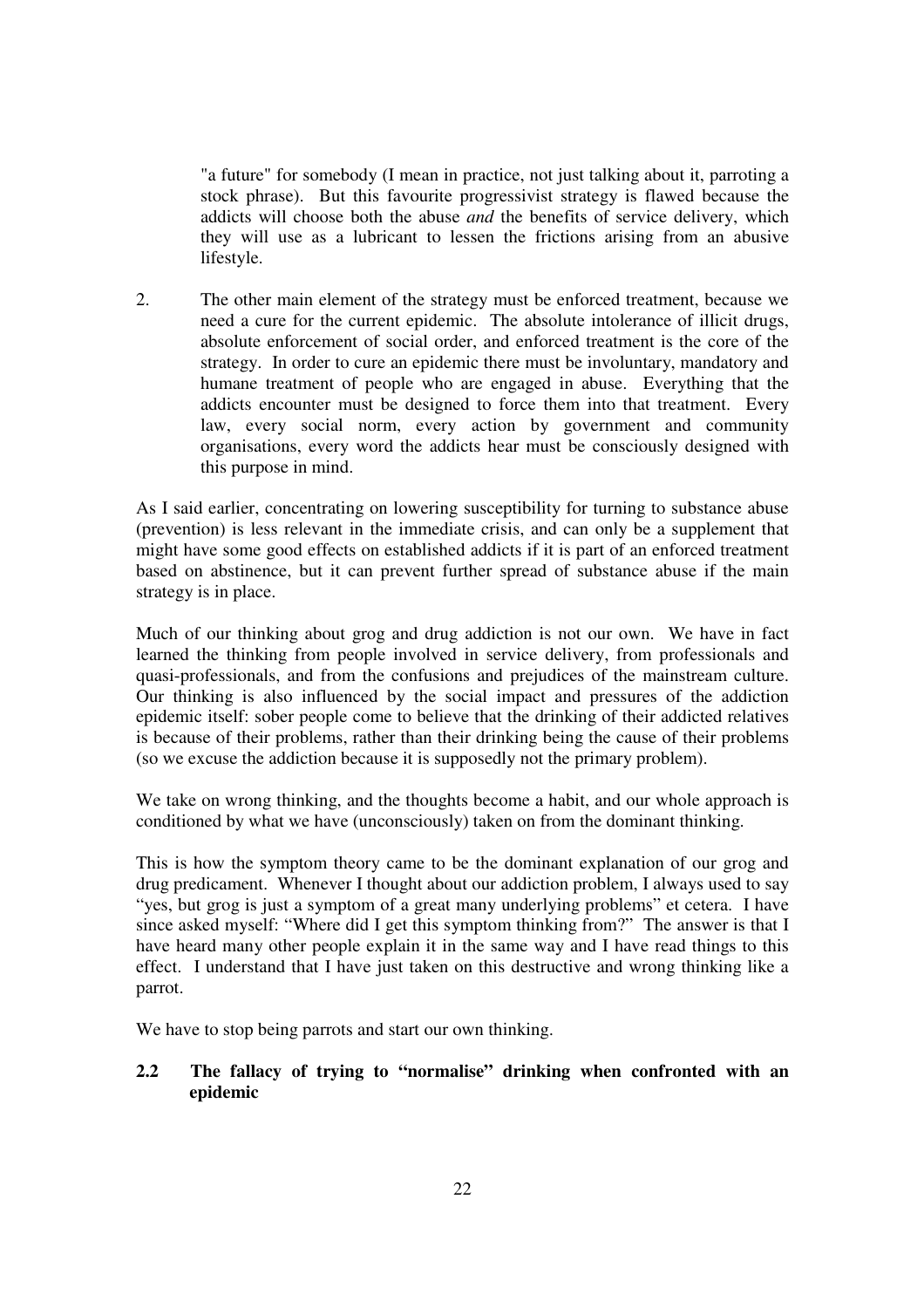Given the large number of problem drinkers in our social web and the existence of the epidemic – who really believes you can *incrementally* reduce the problem from (say on a scale of 1-10) an 8/10 problem down towards a "normal" 1/10 level? Alcoholics cannot "normalise" or "control" their drinking – they must rehabilitate and abstain.

This is the most difficult issue. Many people express the view that abstinence is not going to work as a solution – rather there must be controlled or moderate drinking.

Anybody who thinks for a moment about the problem would acknowledge that the only long-term solution for alcoholics is abstinence. There can be no "moderate" or "controlled" drinking for people who have rehabilitated from severe alcohol addiction.

And there are too many people in our society who are alcoholics – for whom abstinence is the only choice. How can this reality be dealt with if our strategy is to "normalize" drinking? We can't normalize drinking amongst alcoholics.

The question is: what should happen with those people who are "moderate" and "controlled" drinkers and people whose drinking problem may be getting more and more out of control and may develop into alcoholism in time? We need to give further consideration, firstly, to the role of moderate drinkers in the perpetuation of the grog epidemic and, secondly, the role they could play in a strategy to overcome the problem.

# *Abstinence, prohibition and controlled supply*

It may be that we need a strategy that is aimed at supporting alcoholics with abstinence, and this may not necessarily involve long-term prohibition for a community. We could think about a period of prohibition. The (as yet undeveloped) thought is that a strategy to engage alcoholics in abstinence and rehabilitation needs to include a stop to the current pattern of drinking and supply in the community. The (as yet undeveloped) thought is that when a community makes a democratic decision to adopt a strategy to combat grog and drug problems – then this needs to be marked by a dramatic commitment to change the current pattern of drinking and supply. A period of prohibition may serve the following purposes:

- as support for people with drinking problems from moderate drinkers and the rest of the community
- as a circuit breaker and symbolic departure from the process of recruitment of young people into the drinking vortex
- a clear message that the decision of the community to confront its problem is going to be enforced – and that a different standard is going to apply in the community from the *laissez faire* standards which have so far prevailed in the community and which prevail in the wider society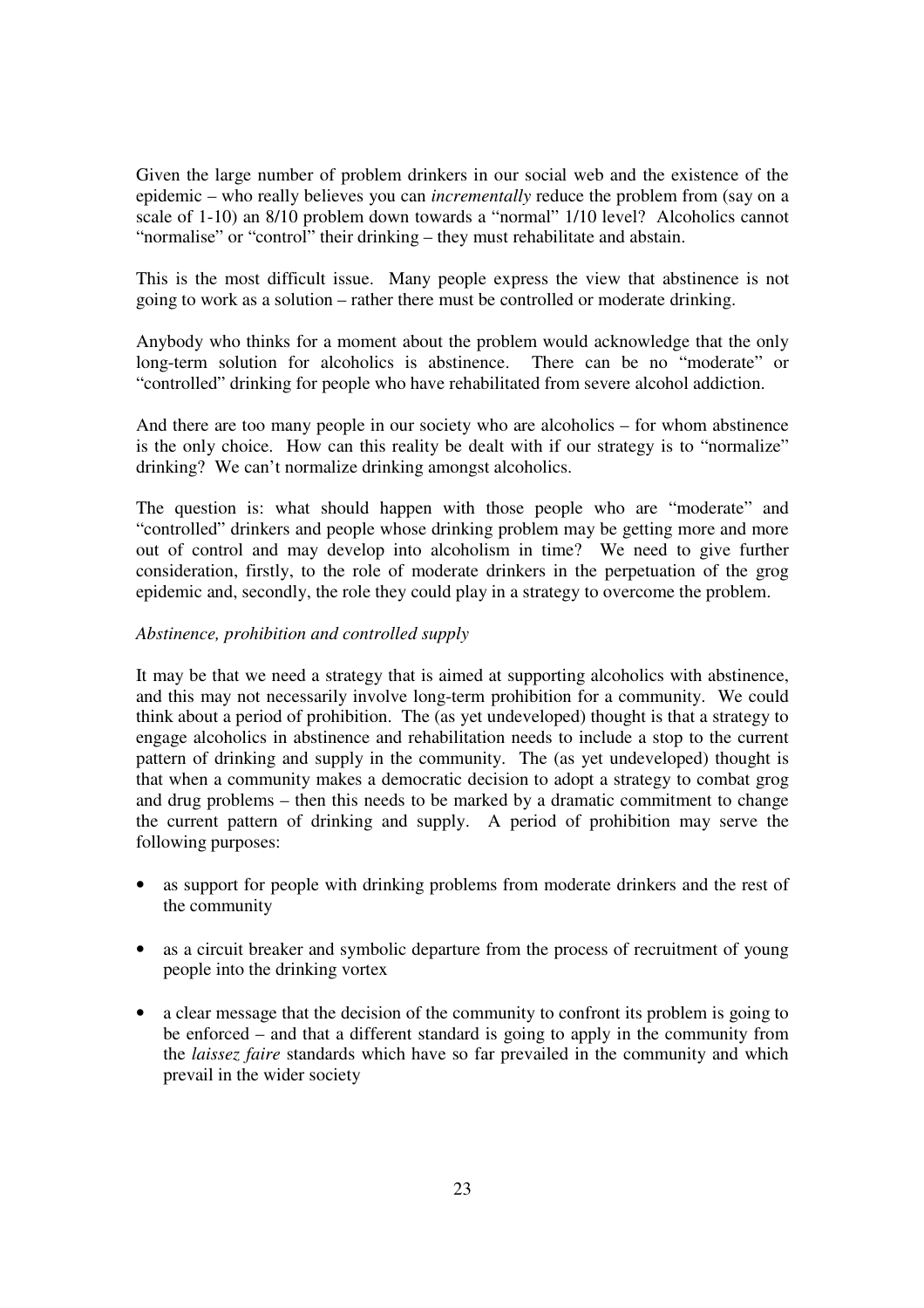• as a clear message that when prohibition is lifted, the old pattern of drinking and supply will not be allowed to re-emerge. Alcohol will be reintroduced on completely new terms and conditions.

A managed system of alcohol supply could limit availability:

- in terms of location (say, limited to consumption at the outlet). The legislation establishing the Alcohol Law Council at Aurukun is one example of how supply and drinking places could be controlled spatially within a community, though by itself it was not effective
- in terms of times (say Fridays evenings and Saturday evenings only)
- in terms of occasions
- in terms of amounts
- in terms of kinds of alcohol

These are as yet undeveloped thoughts and much more discussion and consideration of the options and ideas needs to take place.

Moderate drinkers need to understand that, though their drinking might be controlled, they are part of a social web that is infected by an epidemic. So they cannot just pretend that they can continue their moderate drinking whilst surrounded by alcoholics. They have to take responsibility for the social problem and help their families to get out of the problem

Alcoholic drinkers and the moderate drinkers are part of the same social web. I constantly see moderate drinkers (and non-drinkers) participating in the early "happy" stages of a drinking session – "I'll have a couple of beers with my cousins" – and then leaving the heavy drinkers to the misery and violence that comes later on in the aggressive, paranoid, depressive stages.

So if we are to confront the social nature of the grog problem in our communities, our strategies cannot be blind to the impact of moderate drinkers on the ability of alcoholics to deal with their problems. Also, as mentioned above, we need to consider the role that moderate drinkers play in the recruitment process: it may be that *debut* drinkers are following the example of moderate drinkers rather than the alcoholics – "I'll handle my grog, I'm not gonna be like those goomies".

# **2.3 AA method as a starting point for a** *social* **as well as individual strategy**

We need to look at the AA method and see how it could be adjusted to an extended family/mates social network basis so that we develop *a social* strategy, not just an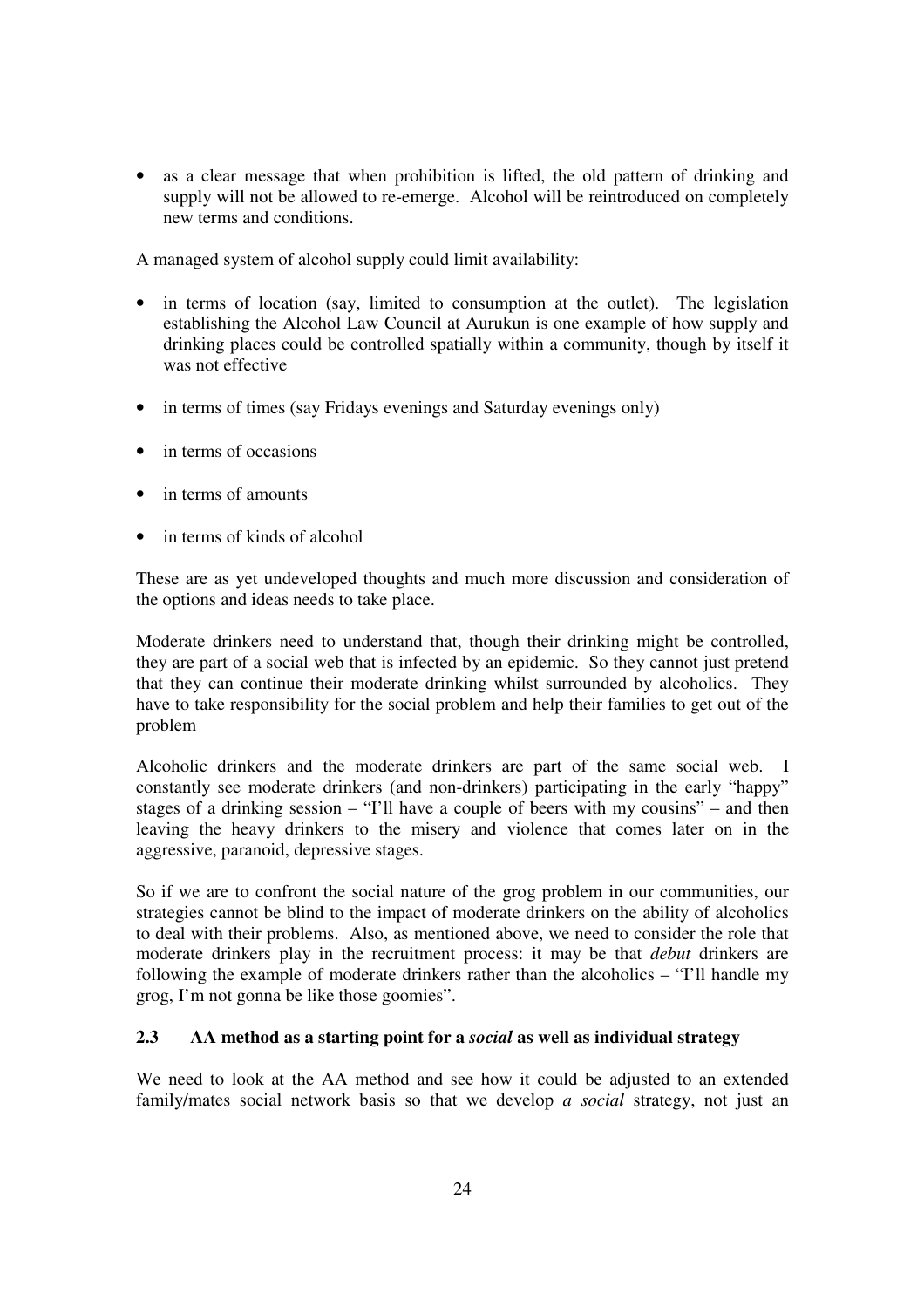individualised strategy. This could be a focus of family and social networks counselling and planning strategies.

But we must reconsider where we focus our recovery/rehabilitation effort. Traditionally, rehabilitation centres offering AA programs to individuals have aimed for isolation from the community – somewhere away from the main village, or out in the bush. But these past efforts, which have had success with some individuals, but have never made a dent in the overall social problem, and the programs at Hope Vale eventually closed down did not confront the epidemic entrenched in the social webs down in the village.

This meant that (i) people trying to get off grog through the AA program went straight back into the social pressures of the epidemic and fell off the wagon and (ii) nothing was done about the epidemic's recruitment of new addicts.

Whilst isolated recovery and reflection facilities might have a role to play in a strategy – we must be very careful not to pretend that we are dealing with the problem through these facilities. If we do not deal with the problem down in the village and in the whole community social web – then we are not dealing with the main problem.

# *The relevance and usefulness of AA*

There appears to have been a rejection, in the Aboriginal health scene, of AA as a method for dealing with the grog problem, though some communities have had AA groups operating at various times with some success. Some of the objections I have heard are that AA was not 'culturally appropriate' and that it was 'too religious'. One of the arguments in favour of it seems to me to be that it need not be an expensive method.

Of course from the analysis set out in this paper, it follows that there are shortcomings to AA. Firstly, even if we had successful AA programs operating which rehabilitated alcoholics, we would only be affecting the *prevalence* of the problem – not the *incidence.* In other words we would not be tackling the recruitment problem. Secondly, and this flows from the first point, we have to confront grog as a *social* problem – not just an individual problem.

But we shouldn't just reject AA for the reasons that others have rejected it. We need to look into the methods of AA and see how we could possibly use it in our social strategies. The establishment of AA groups could form part of a community's comprehensive strategy for dealing with grog.

In particular we should look at the teaching methods and resources developed by AA. I found the following explanation from a video presentation by an AA Counsellor<sup>13</sup> of the

 $13$ <sup>13</sup> Roger Sigston, *"Chemical Dependency", "Unmanageability", "Culture and Alcohol", "Denial in Drinking and Sniffers",* videos produced for the Council for Aboriginal Alcohol Program Services, Darwin, Northern Territory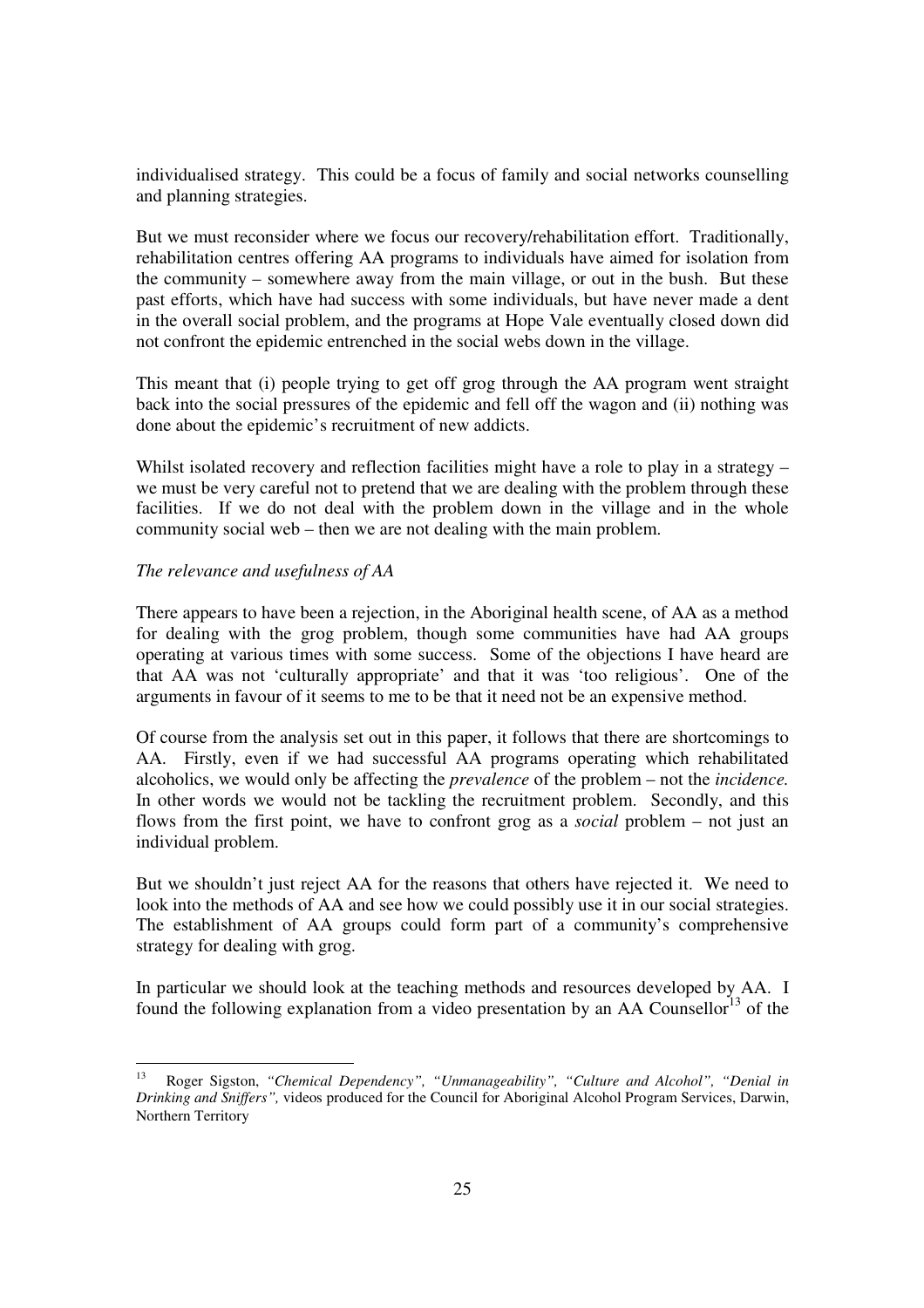process of addiction and dependency, particularly insightful. The Counsellor illustrated what he called a "Feelings Chart":



He explained that normally we hover around the "okay" mark, sometimes feeling good and sometimes feeling bad. These are the normal ups and downs, highs and lows of life. Then he explained the process of experimentation with a drug.



During the experimental phase we discover that the drug produces some pleasurable effect, so we go from feeling okay to good. We soon come to know the good feeling produced by the drug and we then seek the same effect during the "seeking phase".



During the seeking phase we may discover that the effect of the drug was that it produced relief from stress or anxiety, or was pleasurable – and we are seeking the same effect. But it is during the seeking phase that addiction is likely to develop. As our seeking becomes habitual then we are moving towards the dependency phase. Our use of the drug then becomes increasingly problematic. In fact our use of the drug results in more bad feelings and problems, than good. The "happy" phase of our drinking circles does not last long – soon we'll be arguing, soon there will be accusations, soon there'll be insults, soon we'll be fighting.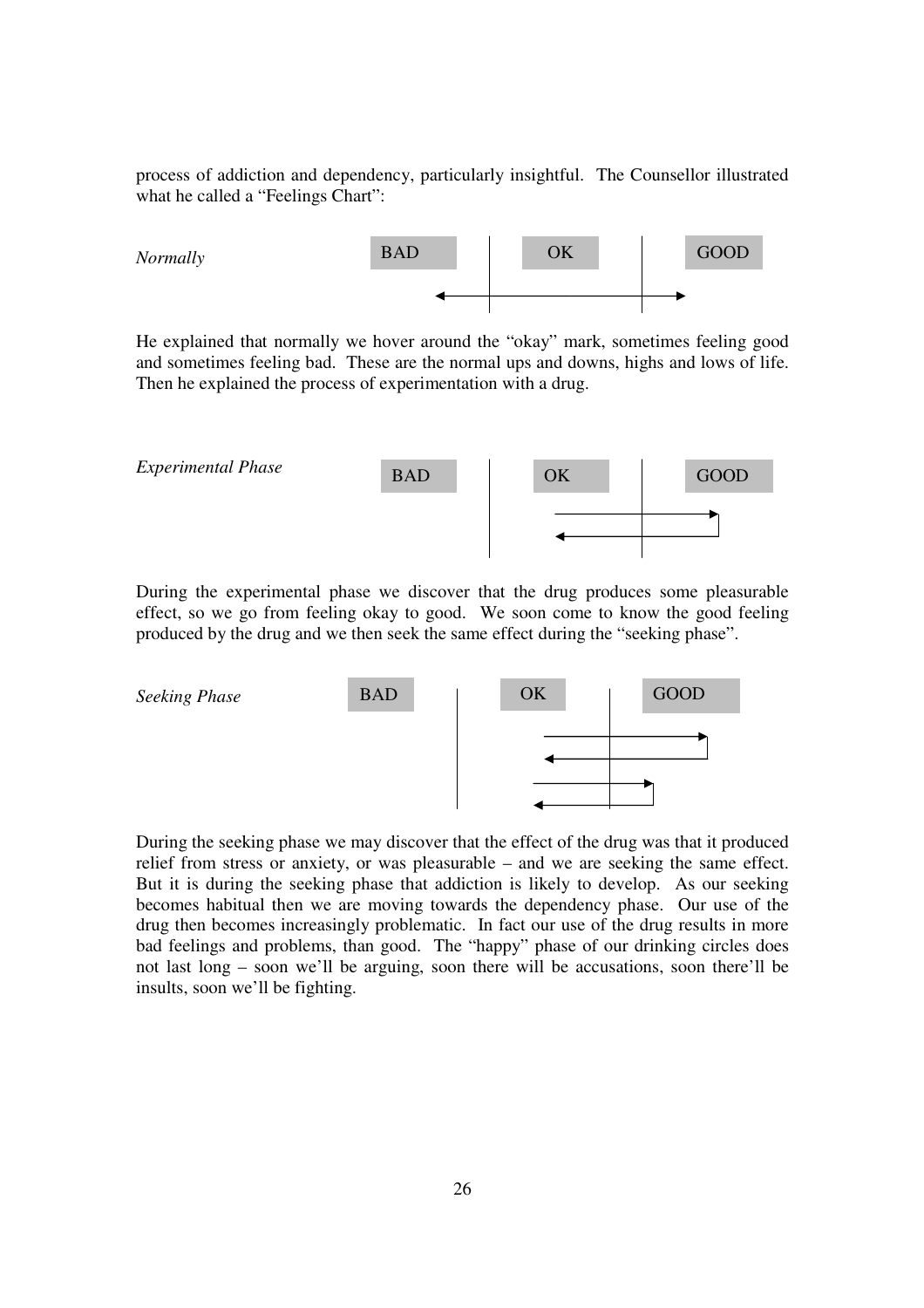

Eventually, we end up needing the drug just to feel okay. We no longer feel particularly good from taking the drug; it just temporarily relieves us from the bad state we are in when we don't have it.

As simple as it is, I found this explanation of the descent into addiction very informative and useful. And more compelling than other "awareness" and "health promotion" materials that I have seen. In relation to grog, the adverse physiological effects are well appreciated by Aboriginal people: we can see the effects plainly with injuries, kidney failure requiring dialysis, early deaths et cetera. What is more compelling are insights into the social and personal operation of addiction epidemics.

# **2.4 Development of a community grog and drug plan including an Aboriginal law and order strategy**

Our grog and drug problem is a central problem of huge scale. Our efforts to tackle the problem cannot be marginal, half-hearted or piece-meal. Once we decide to confront the problem, we must aim for a comprehensive strategy at the community level. Many of the social and official mechanisms and facilities that are necessary for the implementation of a comprehensive strategy will take time and a focused effort to put into place. A community strategy should be based on a widespread understanding and discussion of the problems through families and community groups.

Once a community decides on a comprehensive strategy for dealing with grog and drugs, then they must have the ability to implement and enforce their strategy. This means that rules need to be given enforceable status and there must be an effective enforcement of them. We must develop under State legislation mechanisms to buttress, support and require local justice mechanisms to restore law and order in communities and to enforce rules in relation to grog and drugs. The development of a community grog and drug plan will require partnerships between the community, regional Cape York organisations and the State, and it will require a concerted effort to put all of the necessary elements into place.

# **2.5 Completely eradicate illicit drugs**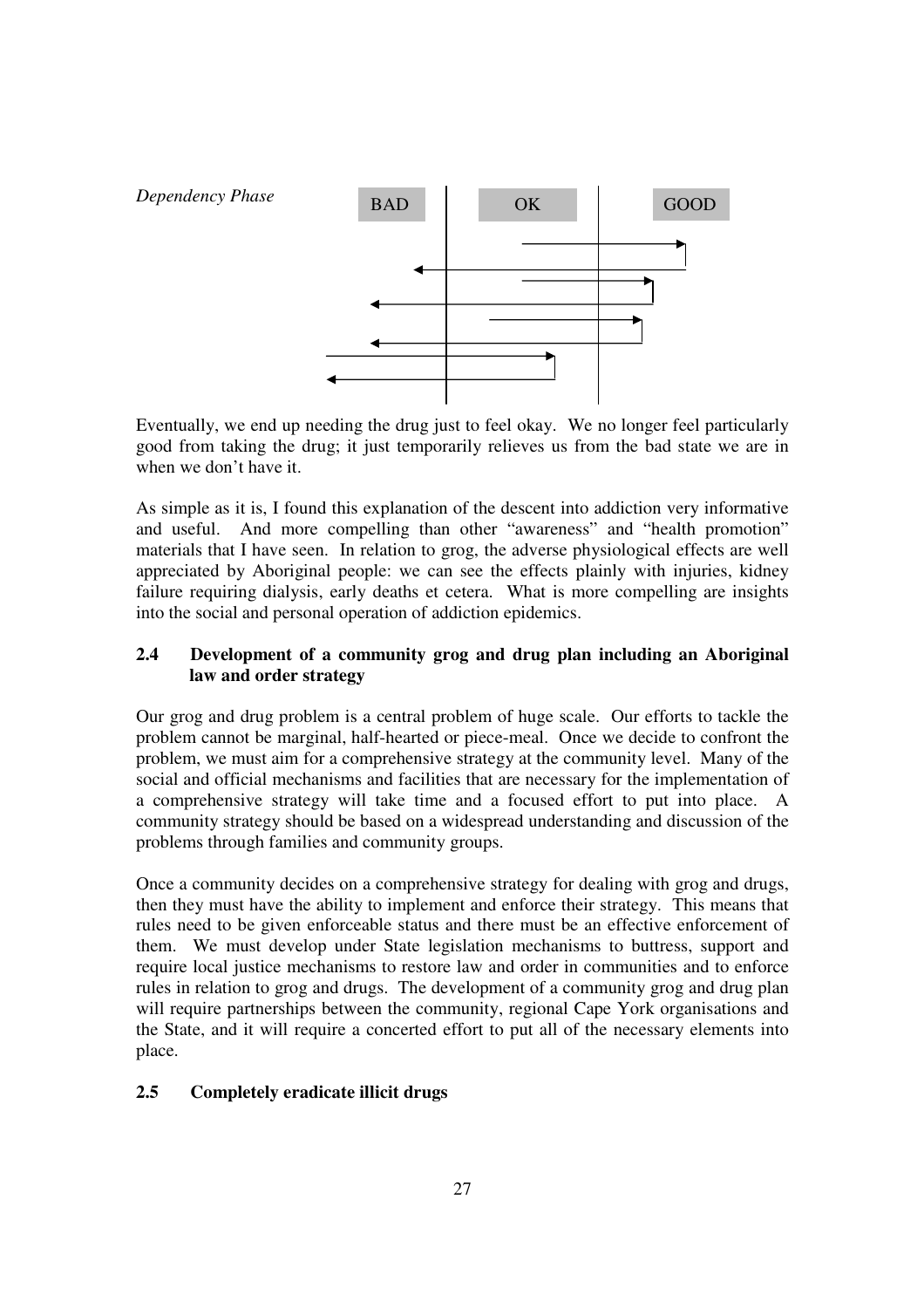There can be no other policy other than a complete intolerance of illicit drugs and there must be a law enforcement capacity to put this policy into effect. This is only a matter of determination and unity. We can make it impossible for the consumers to continue if we have the emotional courage to confront our own family members. And the suppliers are nothing to be afraid of. No matter how much money and violence criminals and organised crime can mobilise, the democratic state can always mobilise more money and violence. A furious democracy is a formidable war machine, said General Dwight D Eisenhower about his campaign against Adolf Hitler's forces.

And it goes without saying that, if we are serious about attacking these problems, it is unthinkable to have anything to do with white people who use illicit drugs or tolerate such behaviour in their families or associate with such people. Such people must be removed from our organisations and communities must make it clear that white people involved with drugs will have to remove themselves from our land, otherwise we will have to assist them with that.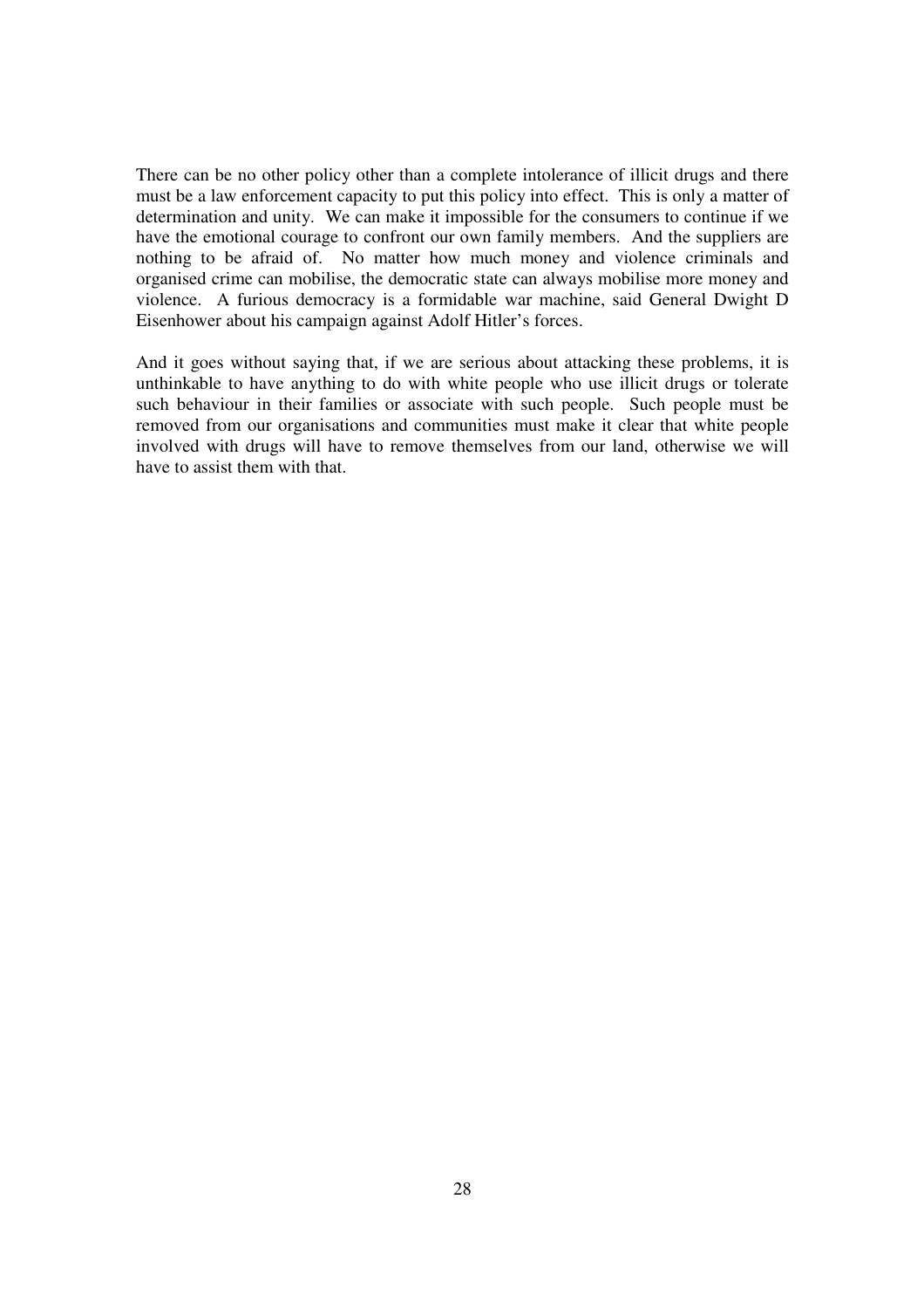### **CONCLUSION**

At this stage of the grog and drug epidemics in Cape York the greatest susceptibility factor for our Aboriginal people to be recruited to addiction is the mindset that lurks in our culture, our ideology, our psychology: to be ridden with problems like violence, grog and drugs *is to be Aboriginal.* That these states of dysfunction that we endure as a people are treated as if they are 'natural', 'normal', 'to be expected', 'inevitable', 'hardly surprising', 'can be understood', 'justifiable', indeed perhaps even 'innate' to our identity as a people and to our place in the wider world – means that our culture and identity is bound up with dysfunction.

This is where the social ideology of our Aboriginal society in Cape York has ended up: in a culture of self-defeat and self-destruction that feeds the epidemics of grog and drug abuse. Grog and drugs have been set up as the palliative of our low self-image and selfesteem, grog and drug taking and associated behaviours have been set up as the last expression of identity, the last act of wilful defiance against a world in which we have come to see ourselves (and others ruthlessly encourage us to see ourselves) as hopeless victims (who can do nothing else but fall victim to addiction). Therefore, when asked to explain our chronic drinking we end up saying either in a resigned self-deprecation, or in tragic humour, or in hollow defiance: "We Aboriginal people, we alcoholic people".

However, the fact that our people are *highly susceptible* to these epidemics should not make us lose sight of the incorrectness of the symptom theory. We must separate our susceptibility factors from the causal factors and remember that substance abuse epidemics also frequently occur in wealthy and functional societies – and they are also frequently absent in poor and traumatised societies.

And this will be a difficult point for those who know only too well the widespread occurrence and terrible trauma in Aboriginal families. I do not deny trauma as a major issue in our communities. Of course much of the trauma we must contend with today is the directly consequence of the growth of the drug and grog epidemics – and the physical and sexual violence that have followed in their wake. This trauma is often indistinguishable from the effects of inter-generational dysfunction in families and communities. I refer readers to my comments on the subject of trauma in *Our Right to Take Responsibility.* 

Counselling is a key need. But trauma is a notoriously difficult issue to treat and I am sceptical about the growing number of 'social and emotional health' programs – a new health industry is spawning – because of their tendency to promote 'symptom theory' thinking. To the extent that such counselling and family development programs promote symptom theory thinking, they will be destructive and counter-productive. We must be careful to ensure that our counselling facilities and approaches are based upon a sound understanding of substance abuse epidemics.